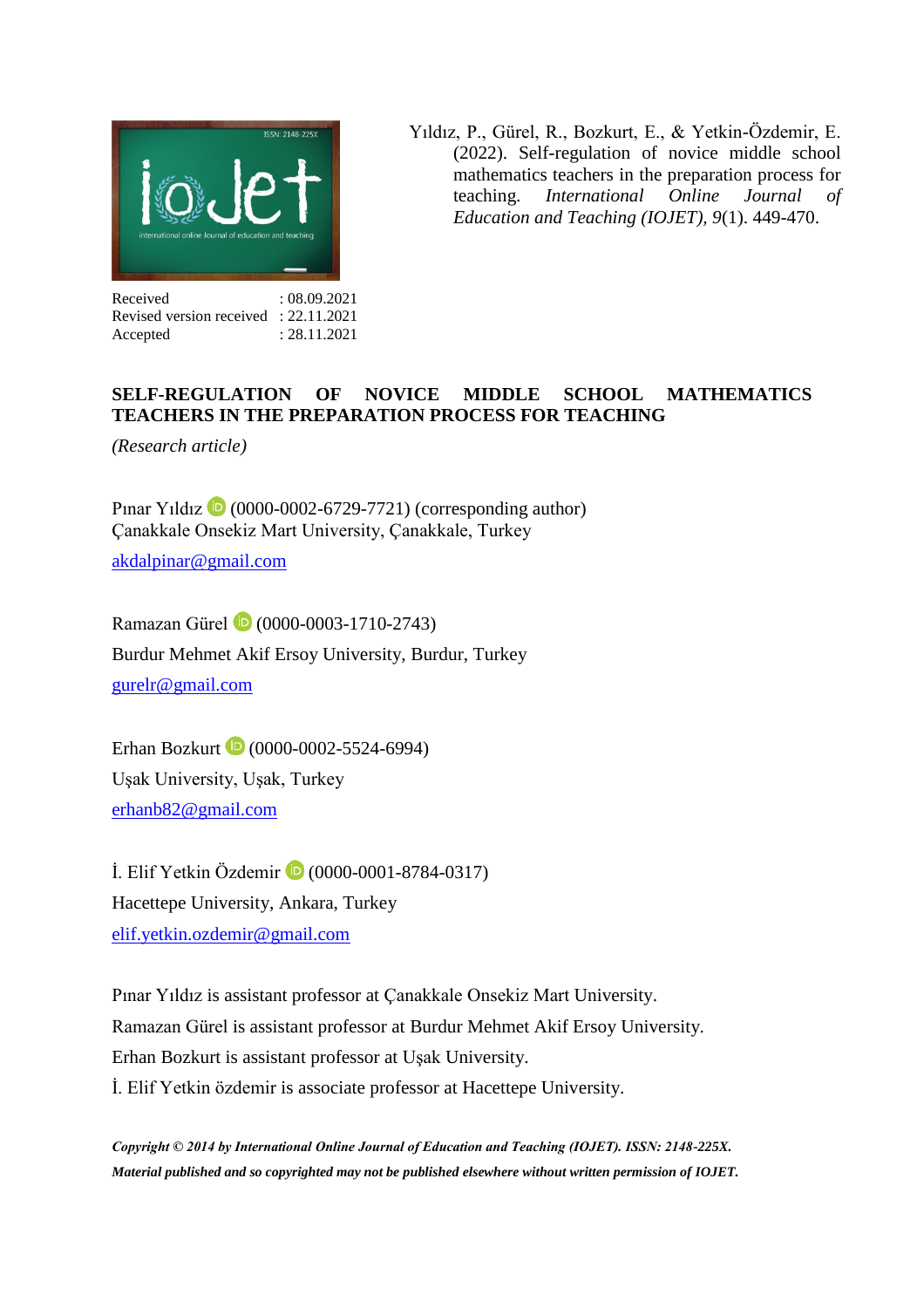# **SELF-REGULATION OF NOVICE MIDDLE SCHOOL MATHEMATICS TEACHERS IN THE PREPARATION PROCESS FOR TEACHING**

Pınar Yıldız [akdalpinar@gmail.com](mailto:akdalpinar@gmail.com)

> Ramazan Gürel [gurelr@gmail.com](mailto:gurelr@gmail.com)

Erhan Bozkurt [erhanb82@gmail.com](mailto:erhanb82@gmail.com)

İffet Elif Yetkin Özdemir [elif.yetkin.ozdemir@gmail.com](mailto:elif.yetkin.ozdemir@gmail.com)

#### **Abstract**

This study analyses the self-regulation (goal setting and planning) of the novice middle school mathematics teachers during the preparation phase of teaching. The study is designed as a case study. The participants are six mathematics teachers with less than five-year teaching experience. The data were collected through interviews, observations and document analysis. In regard to the observations, the teaching of certain topics (e.g., basic elements of prisms) were observed to uncover the classroom behavior of the participants. In the semistructured interviews carried out after the class observations, the participants were asked some questions about their goals and planning concerning the related teaching activities. The findings of the study indicate that the participants do not exhibit the goal setting and planning activities that are consistent with the conceptual learning covered in the mathematics education program. It is also found that they do not set clear goals and develop detailed planning in regard to teaching activities.

*Keywords:* self-regulation, planning, goal setting, middle school mathematics teachers

#### **1. Introduction**

Early years in the teaching profession are very important for the professional development of new teachers (Fantilli & McDougall, 2009; Hebert & Worthy, 2001; Schmidt, Klusmann, Lüdtke, Moller & Kunter, 2017). The ideas, approaches and practices that teachers develop during this period will guide them in future. Research shows that novice mathematics teachers have difficulties in creating effective teaching plans for the mathematics lessons and in effectively monitoring and evaluating the teaching process [\(Borko & Livingston, 1989;](#page-19-0) Fantilli & McDougall, 2009; Hebert & Worthy, 2001; Ricther, Kunter, Lüdtke, Klusmann, Anders & Baumert, 2013; Stahnke & Blömeke, 2021).

In order for the novice mathematics teachers to accomplish these tasks, they should control and regulate certain elements (such as cognitive and affective, etc.) about them. This process, which includes the organizations for teaching activities, is defined as teacher selfregulation. Teacher self-regulation can be defined as teachers' active orientation and maintenance of their metacognition, motivation, and strategies to effectively deliver teaching (Çapa-Aydın, Sungur & Uzuntiryaki, 2009). Teachers who can implement self-regulation concerning teaching process make plans about how to reach the teaching goals they set, try

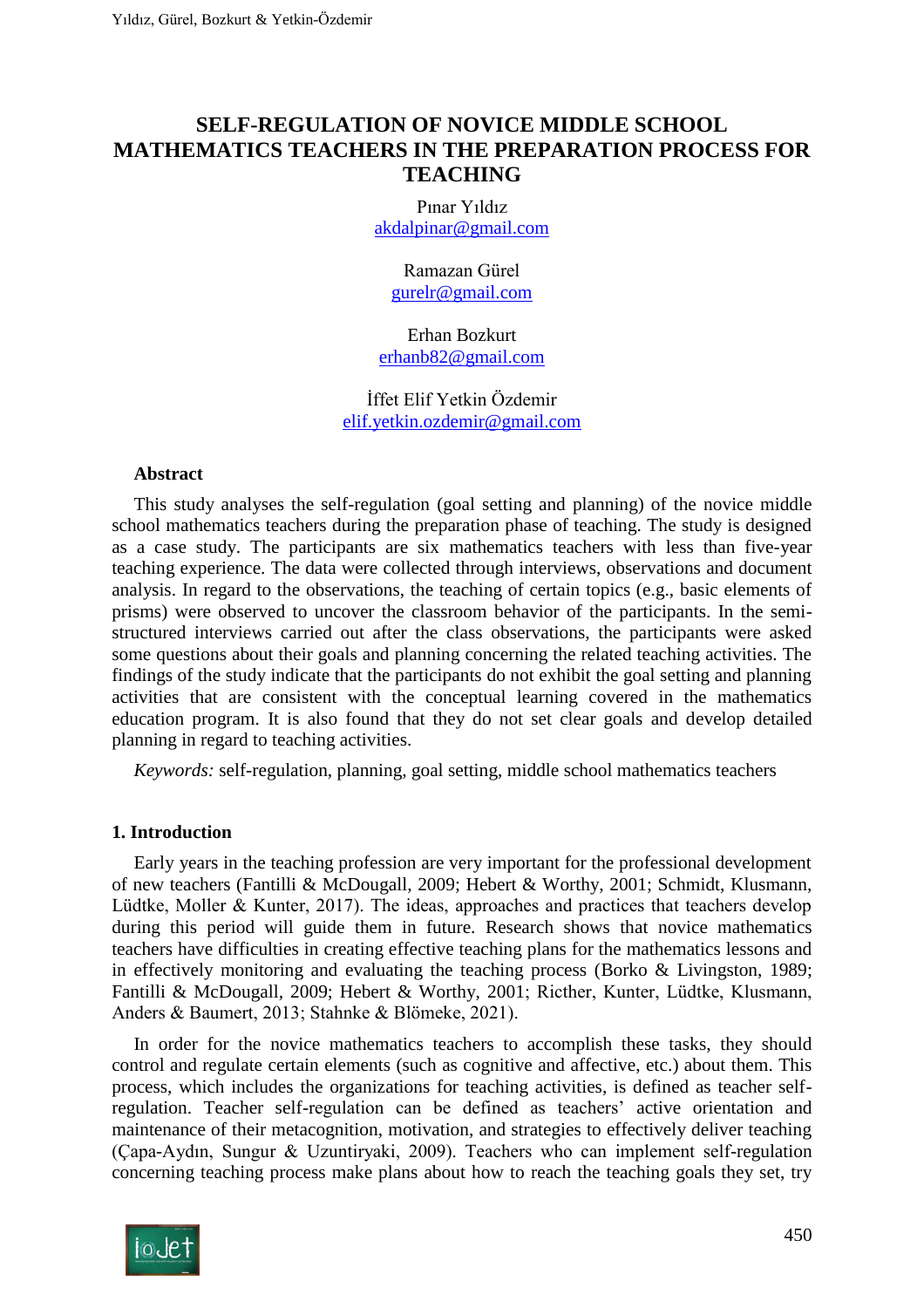some strategies to improve the efficiency of the teaching process, observe and evaluate the effects of these strategies and employ their experiences about these strategies in their future decisions and behavior (Yetkin-Özdemir, Gürel, Akdal & Bozkurt, 2020). This study focuses on middle school mathematics teachers' self-regulation concerning the preparations for teaching process. It is important for a teacher to have the necessary self-regulation skills to set goals and prepare a teaching plan in line with these goals, taking into account the place of the study subject in the education program and its relationship with other subjects before the teaching process.

## **1.1. Theoretical Framework and Literature Review**

In this study, Zimmerman's (2000, 2002) three-step (forethought, performance control and self-reflection) cyclical self-regulation model is used to define a self-regulated teaching model (Yetkin-Özdemir et. al., 2020). The forethought phase, which affects the teaching process, is consisted of *goal setting and planning. Goal setting* refers to develop the learning goals for the students which are expected to be gained by them at the end of the teaching process (Çapa-Aydın & Uzuntiryaki-Kondakçı, 2014; Yetkin-Özdemir et. al., 2020). These goals which guide the teaching process may be related to the cognitive, affective and behavioral development of the students (NRC, 2001). Self-regulated teachers set those goals that are clear, realistic and consistent. They can also modify these goals based on the student needs if necessary (Yetkin-Özdemir et. al., 2020). On the other hand, *planning* is the preparatory process for realizing the teaching objectives. In this process, the content of the course and how this content will be delivered are planned (Yetkin-Özdemir et. al., 2020). Self-regulated teachers determine the appropriate teaching methods and materials, taking into account the structure of the subject to be taught and the prior knowledge of the students (Çapa-Aydın & Uzuntiryaki-Kondakçı, 2014; Yetkin-Özdemir et. al., 2020). They regularly check the compatibility of the subject matter with the teaching objectives. In addition, selfregulatory teachers make plans about student related issues, time to be allocated to teaching activities, evaluation criteria for their goals etc. in detail and strategically (Yetkin-Özdemir et. al., 2020).

Although goal setting is included in the first stage of the self-regulation models, most studies suggest that teachers do not start their preparation process with goal setting (Bozkurt, 2015; Clark, 1978; Hall & Smith, 2006; Davidson, 2016; McCutcheon, 1980; Roche, Clarke, Clarke & Sullivian, 2014; Sullivan, Clarke, Clarke, Farrell & Gerrard, 2013; Taylor, 1970). Instead, teachers focus mostly on the activities related to the specification of the content during preparation (Hall & Smith, 2006; Morine, 1975; Roche et. al., 2014; Yinger, 1980; Zahorik, 1975). It is observed that after teachers determine the content, they focus on the teaching strategies and activities that they would use in the lesson and the learning situations to ensure the interest and participation of the students (Koni & Krull, 2018; Peterson, Marx & Clark, 1978). Then they deal with the goal setting and the specification of the evaluation methods (Koni & Krull, 2018; Taylor, 1970). It is reported that while setting goals, teachers often do not take into consideration the students' characteristics and needs (Morine, 1975; Mutton, Hagger & Burn, 2011; Roche et. al., 2014). Moreover, the goals identified mostly focus on the content (Roche et. al., 2014; Yinger, 1980). It is also added that the goals on the behavioral development of students are rarely developed by teachers (Morine, 1975; Yinger, 1980; Zahorik, 1975).

Research suggests that teachers do not allocate a specific time for the planning activities which are not of the written type, but of mental type (Grundén, 2020; Koni & Krull, 2018; McCutcheon, 1980; Morine, 1975; Peterson et. al., 1978; Yinger, 1979). When teachers make written lesson plans, it is seen that these plans contain superficially the topics, concepts and

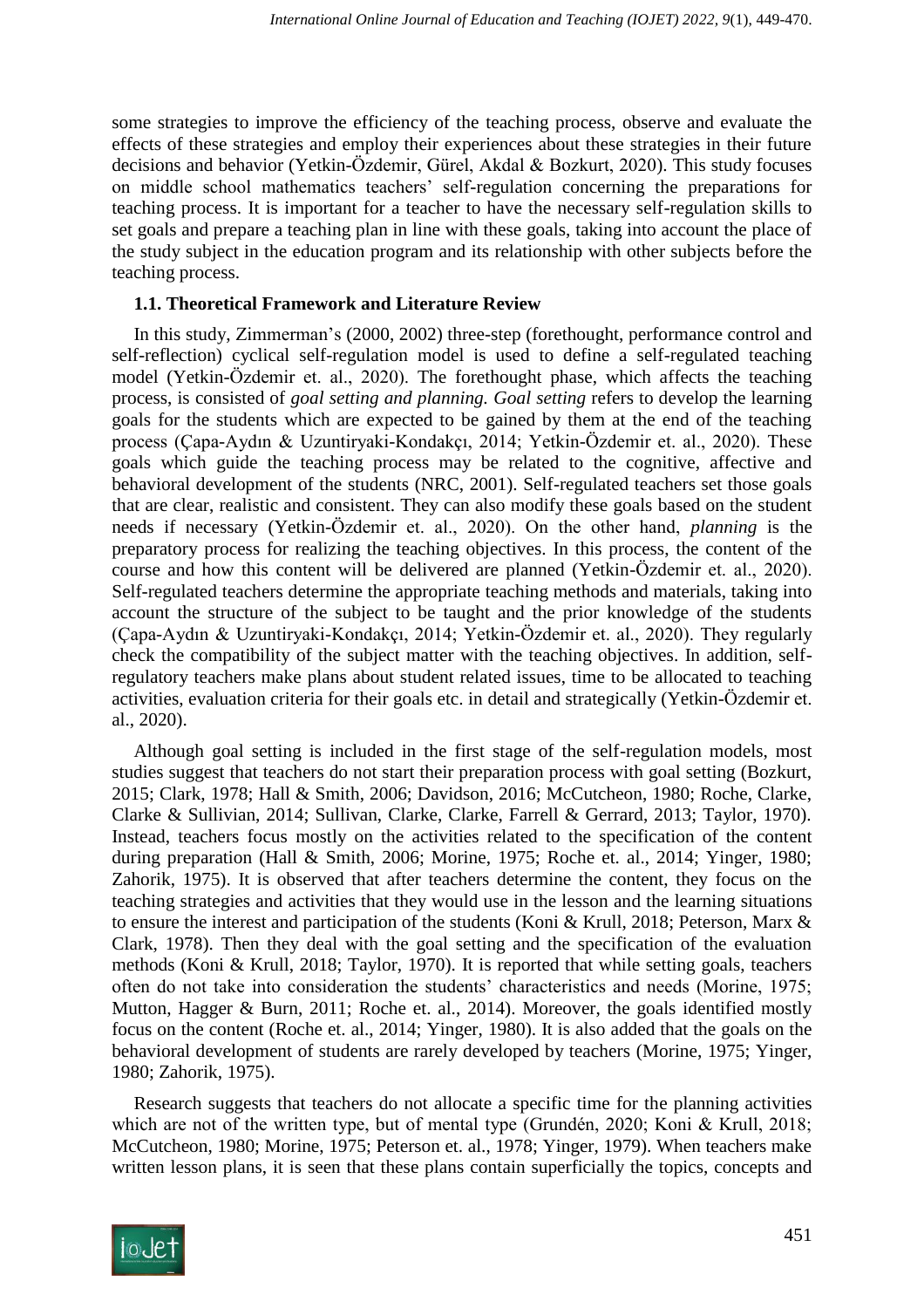skills to be presented in the lesson and are very weak in terms of details such as alternative activities, examples and potential questions (McCutcheon, 1980; Morine, 1975; Roche et. al., 2014; Sullivan et. al., 2013; Yinger, 1980). It is reported that teachers mostly carry out activity-oriented planning, and the most important information sources they employ in this process are textbooks and teacher guidebooks (Borko & Livingston, 1989; Clark, 1978; Grundén, 2020; McCutcheon, 1980; Sullivan et. al., 2013; Yinger, 1979).

It is argued that experienced teachers mostly avoid written planning during the preparation processes and can produce more superficial but longer-term plans (for example, unit plans and term plans) compared to teachers who have just started teaching (Borko & Livingston, 1989; Brown, 1993; Hall & Smith, 2006; Housner & Griffey, 1985; Koni & Krull, 2018; Mutton, Hagger & Burn, 2011; Sardo, 1982). It is observed that experienced teachers prefer to carry out mental planning and develop more effective mental plans than novice teachers (Borko & Livingston, 1989; Hall & Smith, 2006; Koni & Krull, 2018). In addition, it is reported that experienced teachers can better predict the potential situations they may encounter in the lesson, make more effective plans to deal with such situations and are more successful in choosing and preparing appropriate teaching materials compared to inexperienced teachers (Borko & Livingston, 1989; Housner & Griffey, 1985; Koni & Krull, 2018; Miles & Knipe, 2018; Okigbo & Okeke, 2011; Sardo, 1982). In summary, the studies cited above indicate that experienced teachers are able to make more student-focused plans in the preparation processes that are more compatible with student interests and needs in contrast to inexperienced teachers.

Studies on the teachers' preparation processes have been mostly carried out on the samples of mixed teacher groups. The studies cited above collected the data using survey questionnaires and provided some general information about the preparation processes implemented by teachers (Davidson, 2016; Roche et. al., 2014; Sullivan et. al., 2013). Therefore, there is a need for studies that examine teachers' pre-lesson preparation activities in depth in relation to the teaching process. In particular, there is not enough information about the self-regulation processes of novice mathematics teachers. It can be argued that studies examining this process in the context of mathematics lessons are important. Considering this situation, in this study, it is aimed to examine the self-regulation activities (goal setting and planning) of newly recruited middle school mathematics teachers (teaching the 5th-8th grades) in the preparation process for teaching. The findings contribute to the field by providing a better definition of the preparation processes of teachers, especially by providing concrete suggestions about pre-service teacher education and practices to be developed to support novice mathematics teachers.

## **2. Method**

#### **2.1. Design of the Study**

The self-regulation processes of teachers involve different types of knowledge and skills. These processes are complex in that they require controlling and regulating individual elements (cognition, motivation, behavior) according to the context (students' readiness levels, motivations, misconceptions about the subject, etc.). In order to understand this complex process in detail, it is necessary to examine the preparation activities of teachers with a detailed and holistic approach, taking into account the characteristics of the context (for example, the physical conditions of the schools and classrooms they work in). For this reason, a case study design is employed in this study. A case study is a qualitative research design in which researchers examine one or more limited systems (cases) through in-depth

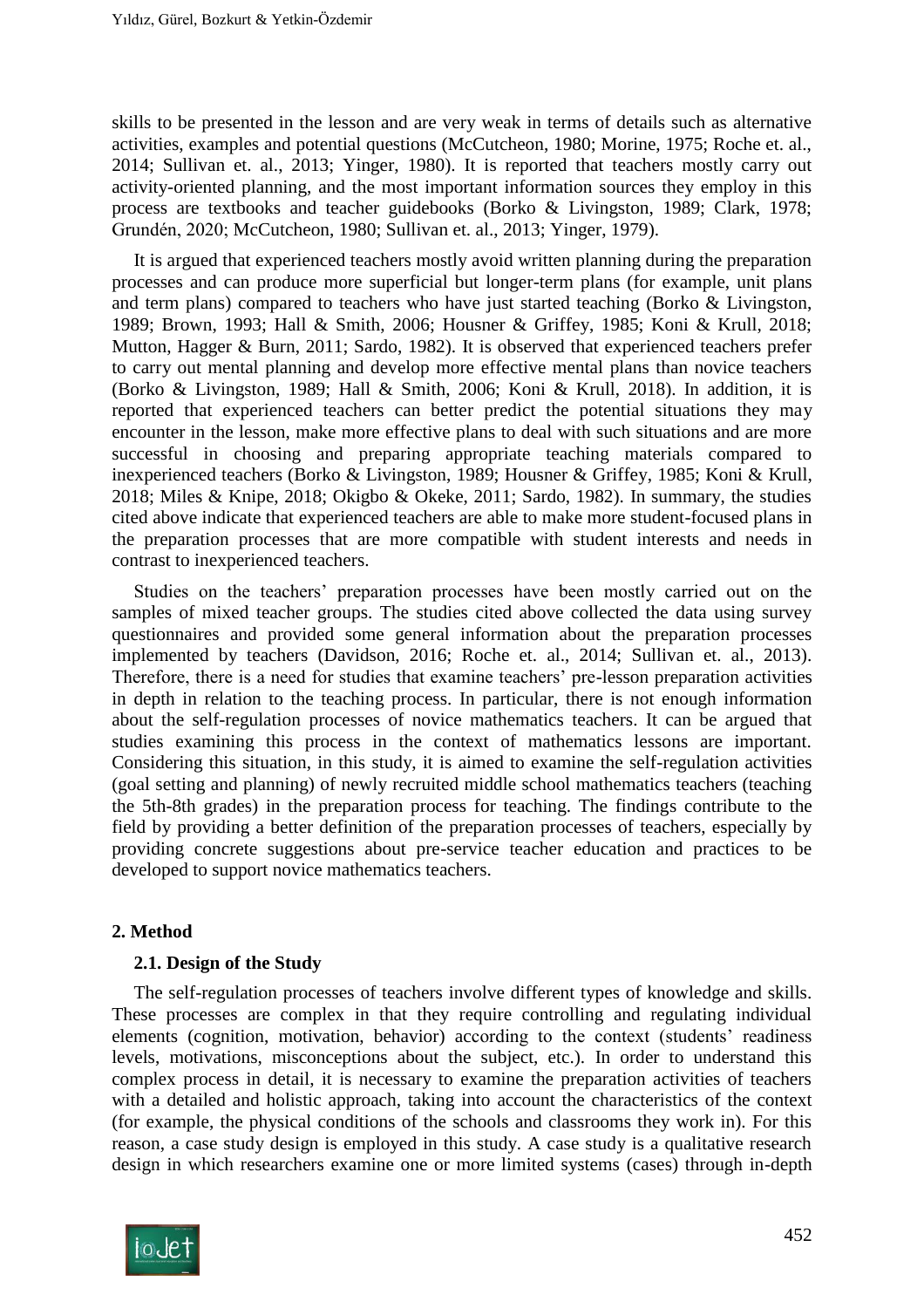data collection based on multiple data sources (observations, interviews, audio-visual materials, documents, reports, etc.) and report case descriptions and case-based themes. This design is suitable for gaining an in-depth understanding of clearly identifiable situations and for comparing multiple situations (Creswell, 2007). In this study, goal setting and planning activities of six newly recruited middle school mathematics teachers are examined in depth in relation to their teaching processes and a comparison between them is carried out. Through these comparative analyses, the self-regulation processes of the novice mathematics teachers are defined.

## **2.2. Participants and Setting**

In this study, the participants are six middle school mathematics teachers who were working in the provinces of Burdur, Kayseri and Uşak and who had less than five years of teaching experience. Among the potential participants, those who reported the use of the selfregulation were determined. After the preliminary interviews with these potential participants, six participants, two from each province mentioned above, were selected. Their willingness to participate in the study was also taken into account in the selection of the participants. In addition, the participants were selected from those who could freely share their ideas and were not bothered by being observed in the classroom environment.

Of the participants Serkan and Ender are the most experienced teachers with five-year of teaching experience. Ender teaches at a school which serves for 300 students from different socio-economic status. A total of three mathematics teachers work with a teaching experience ranging from 5 to 18 years. Ender has the lowest level of teaching experience among these teachers. Serkan works at a school which serves for children from higher socioeconomic status. There are 800 students and seven mathematics teachers work. Serkan has the lowest working year among these teachers. Nihal has the lowest level of teaching experience that has just started her teaching career. There are 600 students and four mathematics teachers work in her school. Nihal has master's degree in primary school mathematics education. Özlem has two-year of teaching experience. There are 160 students and three mathematics teacher work. Özlem has the lowest level of teaching experience among teachers in her school. Hale has four-year of teaching experience. There are 300 students at the school. A total of five mathematics teachers work with a teaching experience ranging from 2 to 9 years. Ayla has two-year of teaching experience and works at a village school. She is the only math teacher in the school and started her teaching career in this school. She is continuing master's degree in mathematics education*.* All participants are the graduates of the public teacher training programs with a specialty on elementary mathematics education.

#### **2.3. Data Collection Process**

Before the data collection process, a pilot study was conducted choosing one teacher from three different provinces (Kayseri, Uşak ve Burdur). Based on the findings from the pilot study the data collection tools were modified. The data collection process was completed within two semesters. In each semester the data were collected from three teachers, each from different provinces. Research data were collected by different researchers in each province. Three researchers carried out the data collection process. The data of the study were collected through semi-structures interviews, classroom observations and document analysis. Before the data collection process, an ethical evaluation of the study was ensured, and a necessary ethics certificate was obtained (Hacettepe University Ethical Council's permission dated 27.09.2012 and number B.30.2.HAC.0.70.01.00/431-3629). In addition, an official permission was taken from the ministry of national education due to the fact that the study was carried out at public schools (dated 25.12.2012 and numbered 10230228/44/42696).

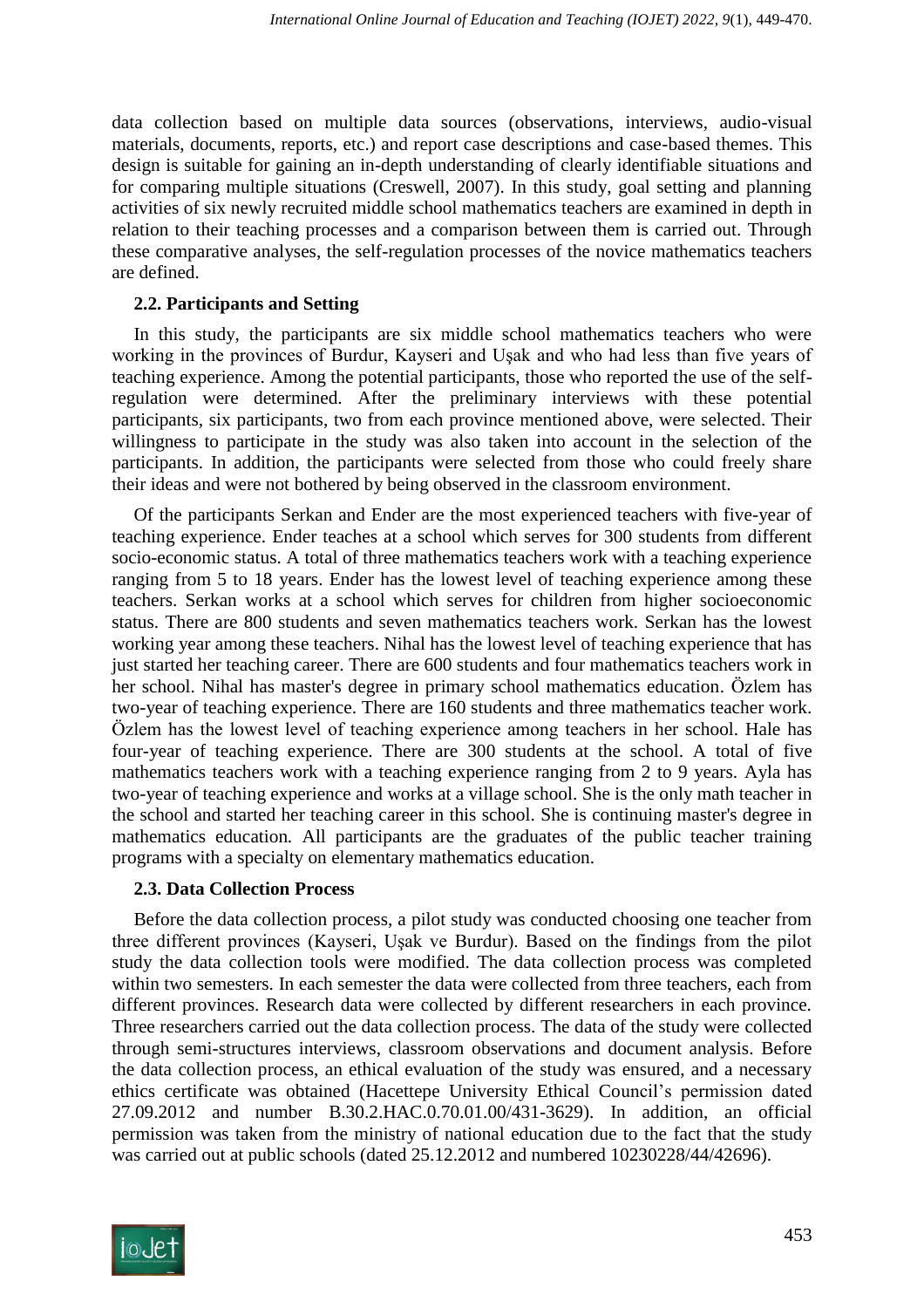*Pre-interviews.* In the pre-interviews, the goals were to become familiar with the participants and their preparation routines and to create a trustful environment. Thus, information was obtained about which resources they used while preparing for their lessons, how they determined and used these resources, and how these routines changed in different contexts (such as grade level, and subject-related differences). For this purpose, the participants were asked some questions like the following: "What do you consider when determining the activities, materials, problems and questions that you will use in the lesson?"

*Class observations.* In order for teachers and students to get used to the camera, each classroom was observed for 5-6 lesson hours and these lessons were recorded with video. After this preparation process, the actual data collection process was started. After the preliminary interviews, the mathematics lessons (nearly ten hours) delivered by the participants were observed. The subjects and durations of the observed lessons are shown in Table 1. In the course observations, an unstructured observation form was used in which the teaching activities carried out by the teachers during the teaching process were specified. During or after observations, the notes were kept by the researchers in order to record the important events that the recording devices could not detect. With the observation data obtained through note-taking and video recording, the teaching activities of the participants in the classroom were described.

| Participants | <b>Classroom</b> observations                                    |                |                      |
|--------------|------------------------------------------------------------------|----------------|----------------------|
|              | Course subject                                                   | Course hour    | Classroom interviews |
| Nihal        | Polygons – Grade 5                                               | $\overline{2}$ | Interview I          |
|              | Circumference of quadrilaterals<br>Grade 5                       | $\overline{4}$ | Interview II         |
|              | Area of quadrilaterals $-$ Grade 5                               | 4              | Interview III        |
| Özlem        | Surface area of prisms – Grade 8                                 | $\overline{2}$ | Interview I          |
|              | Surface area of cones and pyramids -<br>Grade 8                  | $\overline{2}$ | Interview II         |
|              | Volumes of prisms – Grade 8                                      | 4              | Interview III        |
|              | Pie graphs $-$ Grade 7                                           | $\overline{2}$ | Interview IV         |
| Ayla         | Circles - Grade 7                                                | $\overline{2}$ | Interview I          |
|              | Prisms – Grade 6                                                 | 4              | Interview II         |
|              | Angles of circles $-$ Grade 7                                    | $\overline{2}$ | Interview III        |
|              | Surface area of cones - Grade 8                                  | $\overline{2}$ | Interview IV         |
| Serkan       | Probability – Grade 8                                            | $\overline{4}$ | Interview I          |
|              | Multiplication<br>division<br>and<br>with<br>fractions - Grade 6 | 3              | Interview II         |

Table 1. *Information on classroom observations*

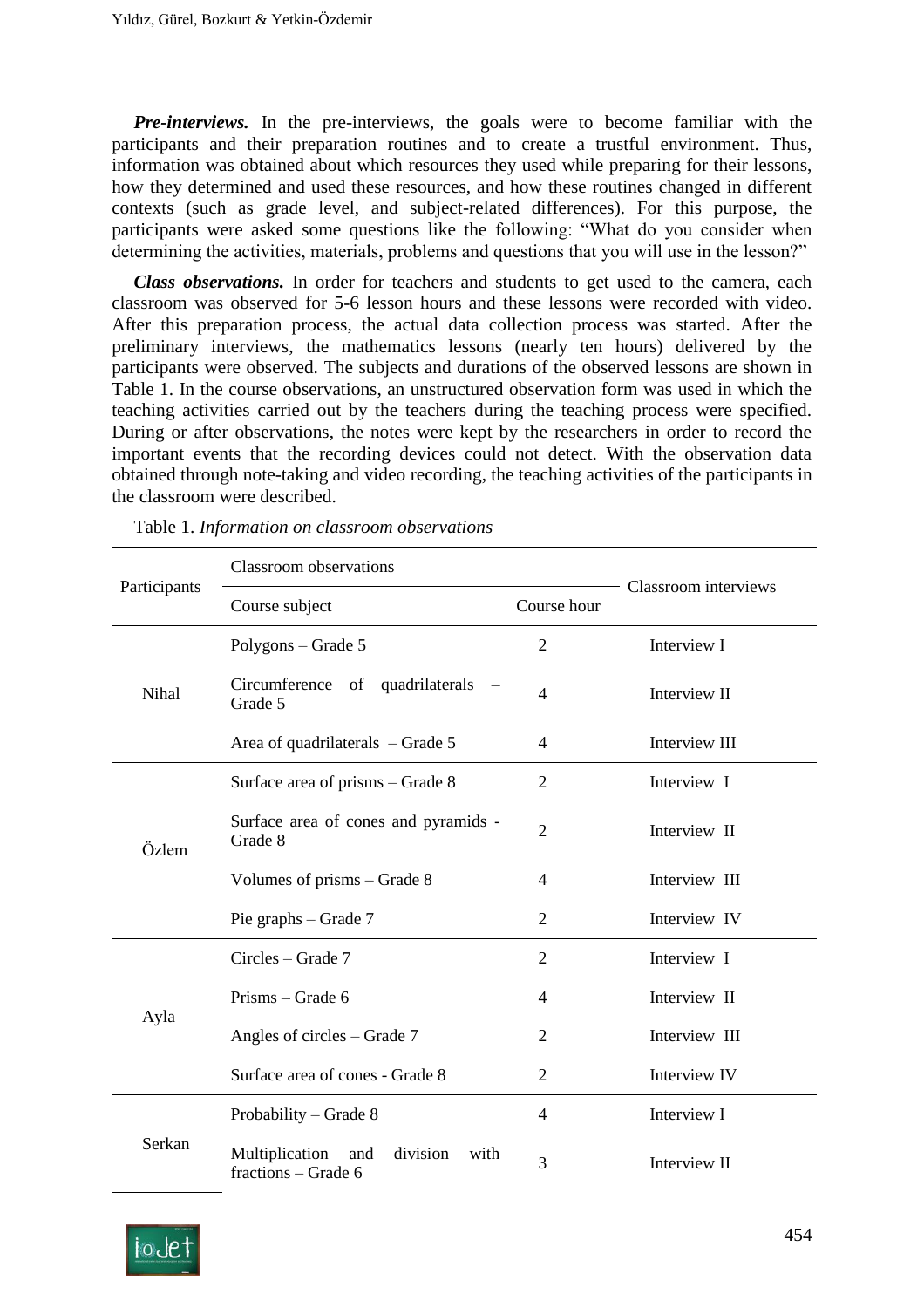|       | Decimals – Grade 6                                                 | 2 | Interview III |
|-------|--------------------------------------------------------------------|---|---------------|
| Hale  | division<br>Multiplication<br>with<br>and<br>fractions – Grade $6$ | 4 | Interview I   |
|       | Basic geometric concepts – Grade 5                                 | 6 | Interview II  |
| Ender | Linear relationships $-$ Grade 7                                   | 3 | Interview I   |
|       | Basic geometric concepts – Grade 5                                 | 5 | Interview II  |
|       | Proportion-Grade 7                                                 | 4 | Interview III |

*Interviews after class observations.* During the pilot study, it was observed that the teachers carried out their preparation for the lesson just before the beginning of the lessons. For this reason, there was no opportunity to discuss the preparatory activities before the lesson. Therefore, it was decided to conduct interviews after the courses, not before. The interviews were held with the teachers after each topic they taught. Information on the interviews is given in Table 1. In these semi-structured interviews held after the class observations, the items were asked to determine the preparatory activities of the participants for the identified teaching activities. The questions included in the interview forms were developed on the basis of the teaching activities revealed in the course observations. For instance, the teachers were asked about their goals for a problem they included in the lesson and the planning activities they had done for this problem ("What were the things you wanted to teach students in this two-hour lesson you taught?", "I noticed that when drawing open shapes of prisms, you usually uses standard/typical expansions. Was there any particular reason for this?"). The duration of these interviews ranges between 40 and 80 minutes.

*Final interviews.* During these interviews, the items were asked to the participants about the topics that were not clearly described based on the data from the observations or the data obtained from the previous interviews.

During the observation and interview processes, an open-ended observation form (Course Observation Form) and three semi-structured interview forms (Pre-Interview Form, Post-Course Interview Form, and Final Interview Form) prepared by the authors were employed. In the development of these tools, draft forms were created based on the findings of the related studies (Çapa-Aydin & Uzuntiryaki-Kondakçı, 2014; Ross & Bruce, 2007; Weiner, 2010; Zimmerman, 2000). The effect of the draft forms was tested in a pilot study carried out with one teacher from each province, and necessary corrections were made on the forms. During the implementation process, the After Course Interview Forms were restructured after the completion of each course observation process, taking into account the teaching situations observed in the relevant courses. All observations and interviews were recorded using video and audio recording devices.

*Document analysis.* In this study, the aim of document analysis is to reach the data that would reveal the teachers' preparations towards the teaching activities more clearly in addition to observation and interview data. To this end, those documents (for example, course outlines and teaching materials) reflecting the preparation processes for the teaching activities carried out by the teachers were collected and examined.

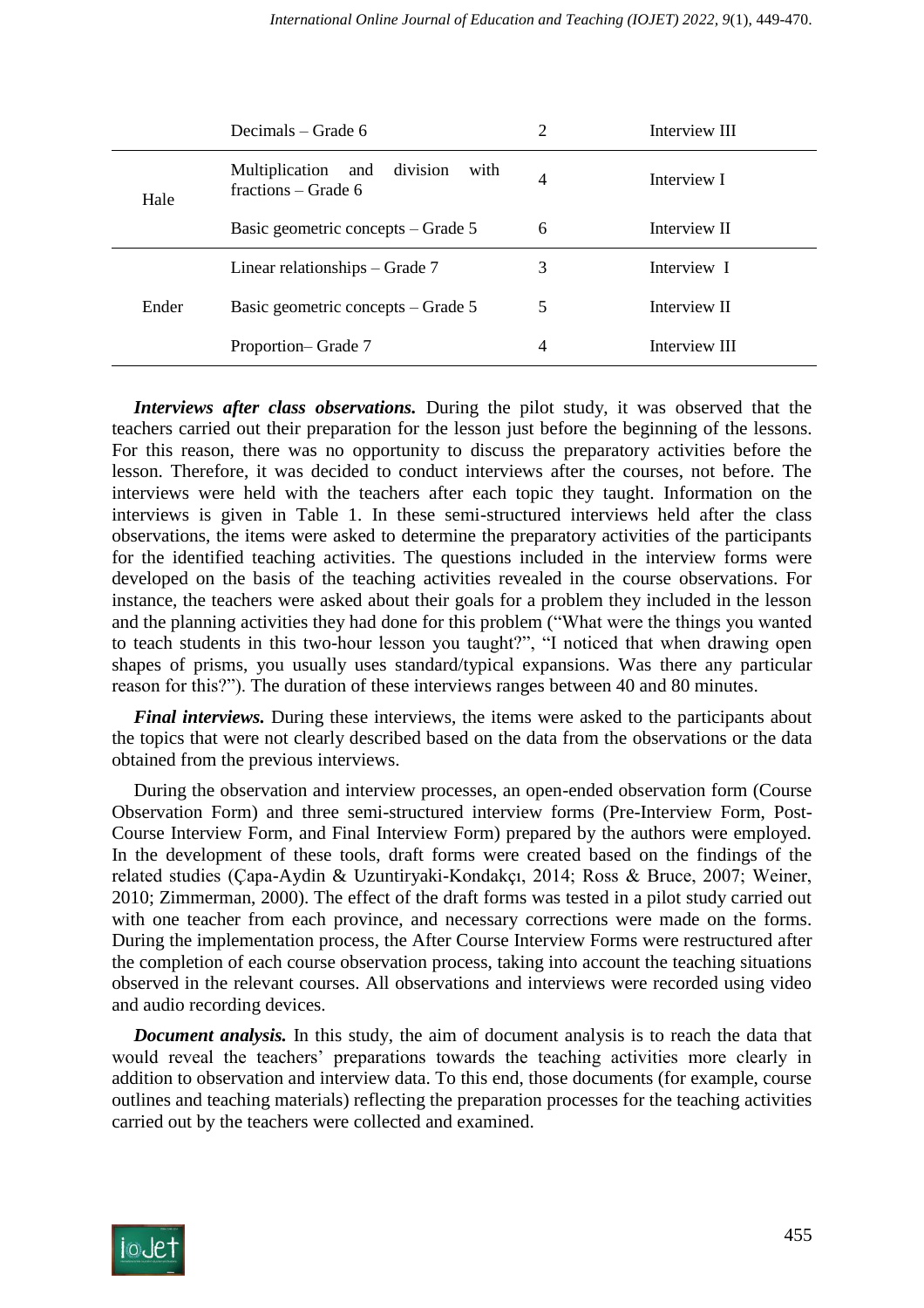## **2.4. Data Analysis**

The obtained data were analyzed by descriptive and content analysis methods. The data analysis is based on the theoretical framework developed by Zimmerman (1998, 2000, 2002), namely self-regulation model. The self-regulation model was used to describe teachers' selfregulated activities in the mathematics teaching. These activities were analyzed based on the sub-dimensions of the forethought process of the self-regulation model (namely, goal setting and planning).

First the recording of class observations and interviews was transcribed. Then, the analysis framework was developed based on the self-regulation model (Zimmerman, 1998, 2000, 2002) and the analysis of pilot data. The framework involves the codes and themes used to describe teachers' goal setting and planning activities (Table 2). Within-case analyses were conducted for each teacher followed by across-case analysis. In this study, the findings of the across-case analysis are reported.

| Themes                              | Explanations and sub-codes                                                                                                                 |
|-------------------------------------|--------------------------------------------------------------------------------------------------------------------------------------------|
| Setting goals                       | It is the process of specifying goals.                                                                                                     |
|                                     |                                                                                                                                            |
| Student-oriented                    | It refers to setting goals to improve student qualities.                                                                                   |
|                                     | Cognitive: It refers to setting goals to improve students' cognitive                                                                       |
|                                     | skills. These goals are about the acquisition of mathematical                                                                              |
|                                     | knowledge (concepts, procedures and symbols, etc.) and skills<br>(problem-solving, developing mathematical connections, etc.).             |
|                                     | Behavioral: It refers to setting goals to improve students'                                                                                |
|                                     | behavioral skills. These goals are about the acquisition of                                                                                |
|                                     | psychomotor skills (for instance, using protractors efficiently, etc.),                                                                    |
|                                     | taking regular notes and asking for help.                                                                                                  |
|                                     | Affective: It refers to setting goals to improve students' affective                                                                       |
|                                     | skills. These goals are concerned with the acquisition of necessary                                                                        |
|                                     | positive beliefs (self-efficiency, self-confidence, internal motivation,                                                                   |
|                                     | etc.) towards mathematics.                                                                                                                 |
| Teaching-oriented                   | It refers to setting goals that improve teachers' knowledge,                                                                               |
|                                     | behavior and motivation.                                                                                                                   |
|                                     |                                                                                                                                            |
| Planning                            | It refers to a process in which teachers carry out preparation to                                                                          |
|                                     | achieve the stated teaching goals.                                                                                                         |
|                                     |                                                                                                                                            |
| Planning about                      | It refers to the specification of the content and related concepts,                                                                        |
| the content                         | procedures and basic ideas to be taught in the courses.                                                                                    |
|                                     |                                                                                                                                            |
| Planning about<br>the instructional | It refers to the teachers' decisions on how to present the content<br>that they chose to teach in the courses. It includes determining the |
| practices                           | teaching activities to be carried out in the course, the teaching                                                                          |
|                                     | materials to be used (such as examples, questions, problems, models,                                                                       |
|                                     | concrete tools) and teaching methods and techniques (question-                                                                             |
|                                     | answer sessions, discussion, group work, etc.), possible situations that                                                                   |
|                                     | may arise during the course and the reactions of the teachers to these                                                                     |
|                                     | situations. In addition, the time management plans for the teaching                                                                        |
|                                     | process is also included in this process.                                                                                                  |

Table 2. *Framework of the data analysis*

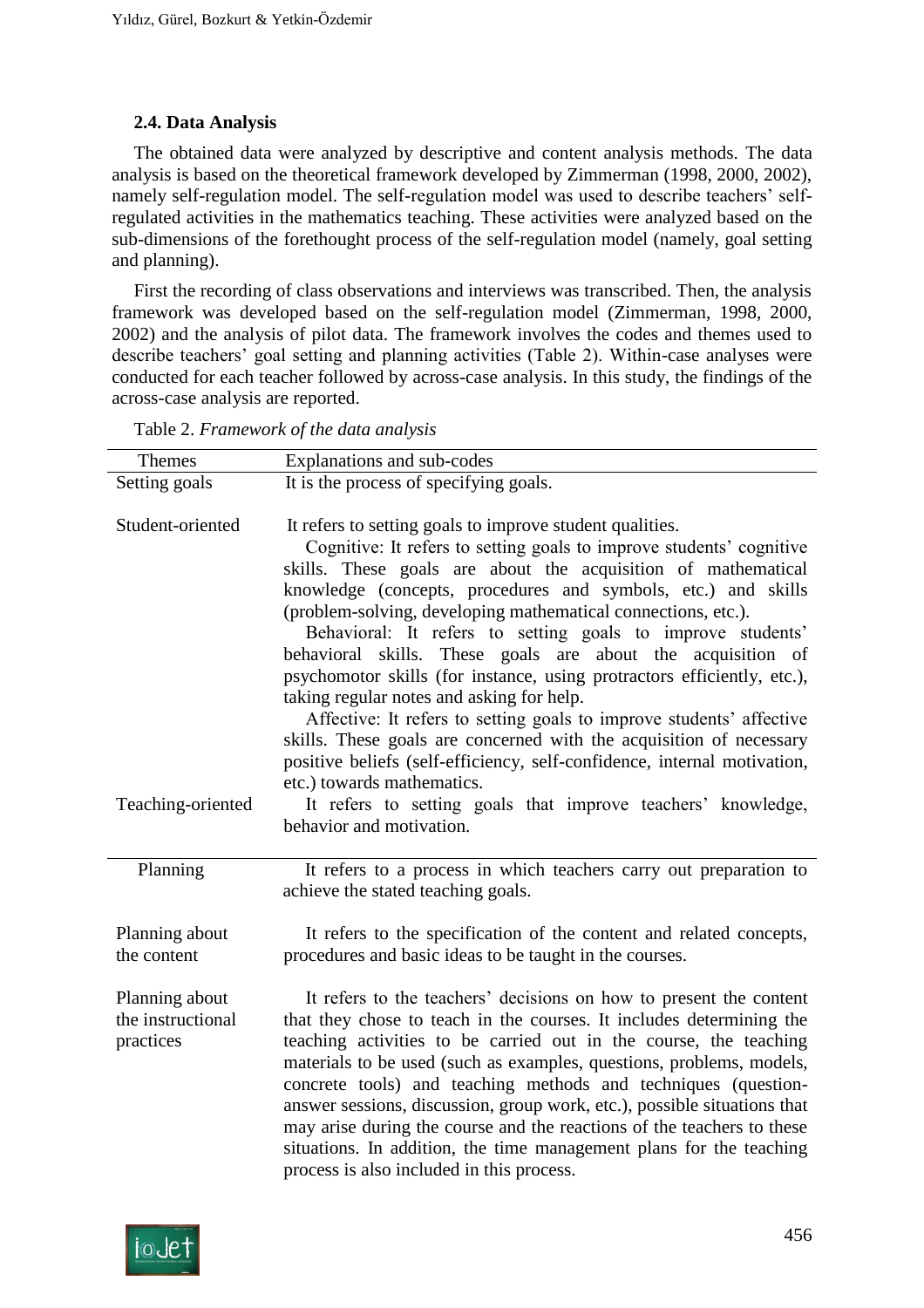Planning about the criteria for success It refers to the teachers' specification of observable criteria that indicate that they have achieved the stated goals.

Various methods were used in this study to increase the reliability and validity of the findings. During the data collection process, a long-term association was established with the teachers for three months. Researchers worked together in data collection and analysis processes, which were carried out nested. Teachers' confirmations were sought regarding the points of hesitation. In order to increase the consistency in the research, the data collection and analysis process is described in detail. In addition, the findings obtained from observations, interviews and document review were examined comparatively and the consistency of the findings was tested. Researchers worked together in the coding process and made joint decisions. In addition to these, the codes are clearly expressed and supported by direct quotations.

#### **3. Findings**

Teachers' self-regulation regarding the preparation for teaching were examined in terms of two processes: (i) goal setting and (ii) planning. The following section presents the findings in regard to these processes.

#### **3.1. Goal Setting**

It is found that the participants mostly produced student-oriented goals. Those about teaching activities are found to be relatively less. In addition, these goals are very general. For instance, Serkan stated that he aimed to use discovery learning in his lessons. Özlem and Hale talked about their general goals such as using certain materials, making their lessons more enjoyable and focusing on self-development. Ender, a teacher with five years of teaching experience, stated that he did not have such goals because he did not feel himself inadequate in any course subject. Nihal, who was in her first year in the profession, defined her goal as designing student-oriented, not teaching-oriented lessons.

"Author: While studying the properties of quadrilaterals, you asked students about the differences between a square and a rectangle, between a parallelogram and a rectangle, and between a parallelogram and a rhombus. What was your purpose here?

Nihal: I asked them these questions so that the students would not confuse them and would know the difference among these shapes. If I had taught them one by one, they might confuse them. Because especially rhombus and parallelogram look alike. The only difference is that their sides are equal, or they can draw it obliquely, for example, when drawing a square. This one looks like a rhombus. I made it so that they would know the difference." (Grade 5, Polygons and Their Properties)

In the above dialogue, Nihal associated the observed teaching behavior with a studentcentered goal. She stated that she did this so that students could understand the differences between concepts more easily. However, she did not mention her own teaching goals that might be associated with this behavior. Ayla was the participant who most clearly defined her teaching-oriented goals. She talked about her goals for realizing teaching behaviors such as giving more voice to her students in her lessons and withdrawing herself in saying/showing the right answer right away. She stated that she aimed her students to find the connections

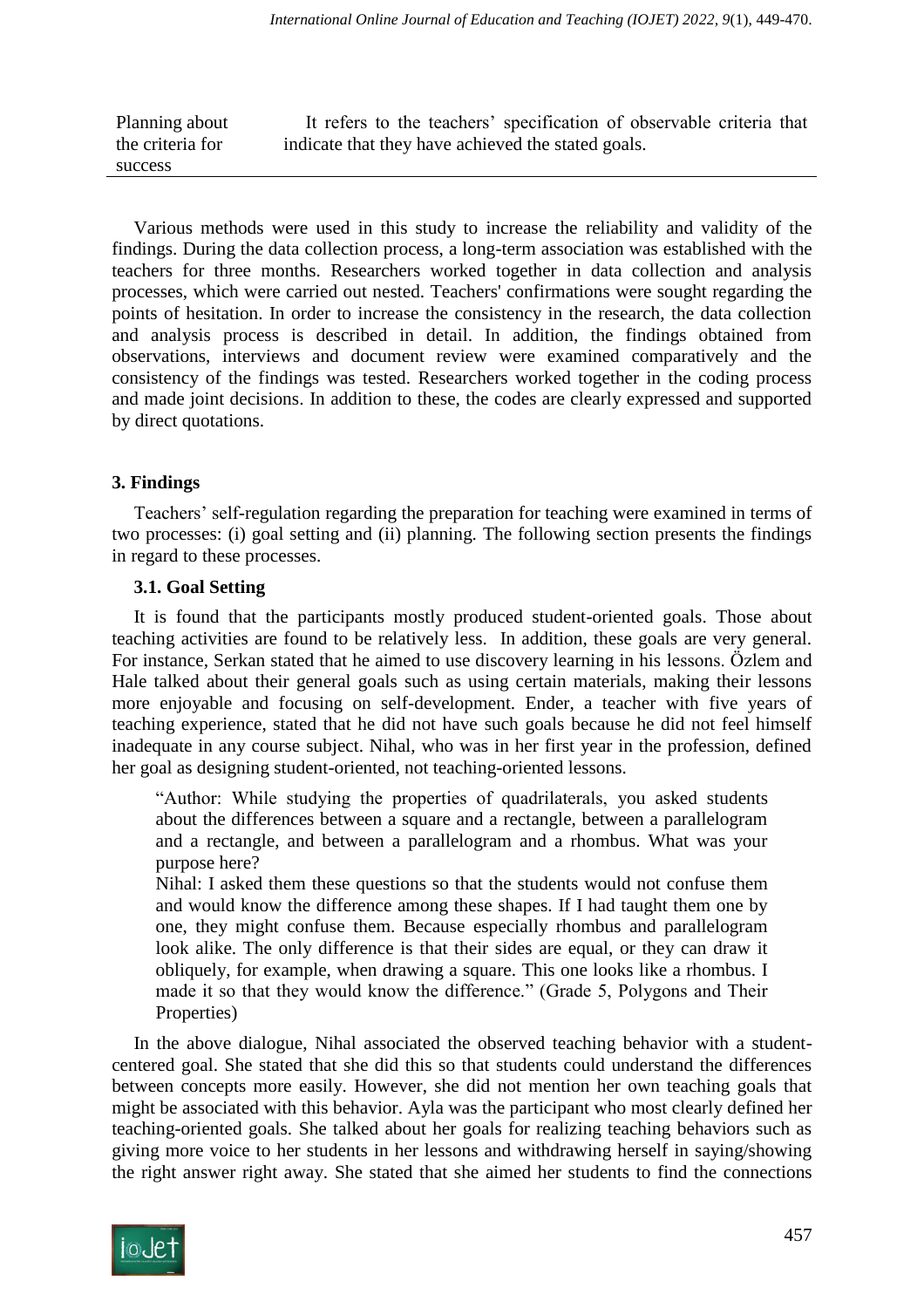between mathematical concepts by themselves and for this purpose she tried to control their behavior in the lesson, but she often failed to do so.

"Ayla: Sometimes I want students to find the result themselves, but they cannot do it. I usually want them to see it, but do I apply it a lot? No, I absolutely cannot. I remind myself not to tell them the related point, but at the end I told them due to their inability to find it themselves." (Grade 7, Angles of Circles)

The teachers especially emphasized cognitive goals in relation to the knowledge and skills they expect their students to acquire. Although the participants mentioned that they aimed to develop students' conceptual understanding and mathematical thinking in their general goal statements, Ayla and Nihal emphasized such goals during the preparation process for the courses and made practices reflecting such goals in the classroom, albeit to a limited extent. For example, Ayla stated that she did not want her students to write down what was written on the board directly in their notebooks in order to improve their mathematical thinking, so she directed them to make their own drawings while working on geometric shapes in the observed lesson. In the lesson, she asked the students to draw different examples of tangents and chords of a circle drawn on the board as examples in their notebooks.

"Ayla: In the courses I want my students to draw the shapes themselves. I do not want them to copy those shapes that draw on the board. I think it is not very useful. So that I want my students to draw the shapes themselves and to use their creativity. For instance, if they draw a copy of the shape that I draw, I do not accept them. Because I do not want them to think the same way I think." (Grade 7, Positions of Circles and Lines)

The common goals stated in the interviews and observations for all participants are to teach students the correct use of mathematical rules and algorithms or to make them to gain procedural skills. For example, Özlem stated her main goals on prisms as follows.

"Author: In the two-hour course what were the goals you had for your students? Özlem: Developing the formula for surface area. Putting the numbers into proper places [in the formula] and finding the result." (Grade 8, Surface Area of Prisms)

Here Özlem stated her goals as developing the formula for surface area and using the formula to find the surface area of a given shape. In the class she conducted activities for these goals. However, in regard to developing the formula for surface area she was more active than the students. On the other hand, in regard to the other goal [applying the formula to find the surface area] she provided more opportunities for the students to voice their ideas. The classroom observations show that Özlem gives priority to the goal of using the formula correctly, among the two goals she has mentioned above, and that the goal of developing the formula by the students remains in the secondary position. Similarly, Hale and Serkan stated that they aimed for 5th grade students to perform the division and multiplication algorithms in fractions without errors. In the course observations, it was seen that these participants made practices compatible with the goals they stated.

It was observed that the participants almost never mentioned the basic skills (such as problem solving, developing mathematical connections) covered in the education program of the Ministry of National Education (MONE) while talking about their goals. Nihal and Ender talked about their goals to make their students gaining the ability to develop mathematical connections. However, it was observed that the reflection of these goals in classroom practices remained limited. For example, Nihal stated that she aimed for her students to connect mathematics within itself and with daily life, and asked students to find examples from daily life similar to these shapes in the subject of quadrilaterals. In regard to the topic of

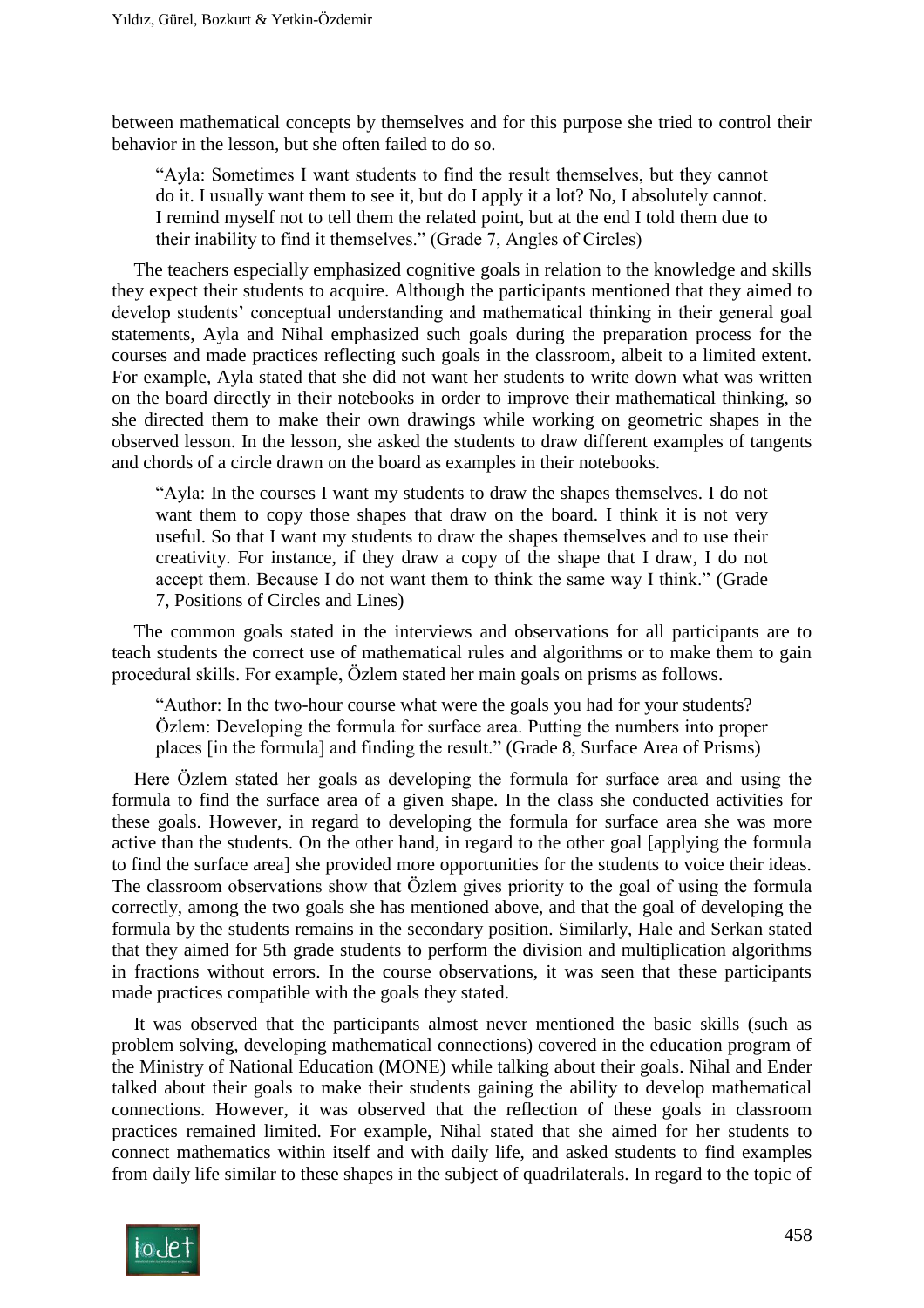measuring an area, she asked the students to estimate the area of the classroom board. Although these activities are concerned with the stated goals, they are limited to presenting or using examples of mathematics in daily life.

It was observed that some of the cognitive goals stated by the teachers were vague and general, and some of them were more specific. Özlem and Ender mostly set vague and general goals. Hale and Serkan, on the other hand, talked about their specific goals for procedural skills and possible student mistakes. For example, one of Hale's goals for multiplication in fractions in Grade 6 was to equip her students with skills for simplifying fractions while carrying out the operations as well as rewriting the result in its simplest form. On the other hand, Ayla and Nihal, who try to take care of their students' goals for conceptual understanding, were able to set clear goals for some subjects, although not always. It was also observed that Ayla focused on the ideas and relationships that form the basis of the learning outcomes given in the education program while expressing her goals, thus creating clear sub-goals. For example, she stated that in the lesson in which she taught the surface area of the cones, she aimed to make students realize the relationship between the diameters of the circle and of the slice of the circle formed by unfolding the cone. Similarly, as seen in the dialogue below, she stated that her main goal regarding the subject of angles in the circle is to enable students to comprehend the relationship between the inscribed angle and the central angle.

"Ayla: I wanted my students to recognize the relationship between inscribed angle and the central angle. For example, if both [the two angles] see the same arc, how do the [measures of the angles] change?" (Grade 7, Angles in Circles)

The participant produced less goals about improving the students' mathematical learning and related behaviors. Serkan and Hale did not develop any such goal. Ayla, Nihal, Özlem and Ender developed the goals in regard to asking for help, taking notes, the habit of making home assignment and using tools properly to make drawings related to mathematics learning. However, Ender and Ayla are observed to make activities concerning such goals. For instance, Ender stated that he cares about activities that involve measuring or drawing and that he postpones these activities to another lesson in lessons when the students do not bring the necessary tools to the class.

The affective goals developed by the participants are found to be mostly about improving students' interest in mathematics and their self-confidence. Serkan, Hale and Ayla stated such goals in terms of students whereas Ender, Özlem and Nihal produced much more general affective goals. For example, Hale talked about her goals, especially for low-achieving students, and stated that her aim was to make students gain self-confidence in mathematics by asking questions to them which were appropriate to their level. Ender, on the other hand, stated that he aimed to show that mathematics is an enjoyable lesson by associating it with daily life.

"Ender: Not the coordinate system, but examples from our own life, from theaters. In other words, I tried to show that it is an enjoyable lesson by associating mathematics with our lives, by giving examples to them, so I provided examples like that." (Grade 7, Linear Correlations)

#### **3.2. Planning**

It is observed that the course content that the participants specified in the preparation process are generally consistent with their goals. Since the participants mostly set goals focused on the examination success of students, they specified the content by considering the learning outcomes with a focus on rules or algorithms. Therefore, the contents supporting

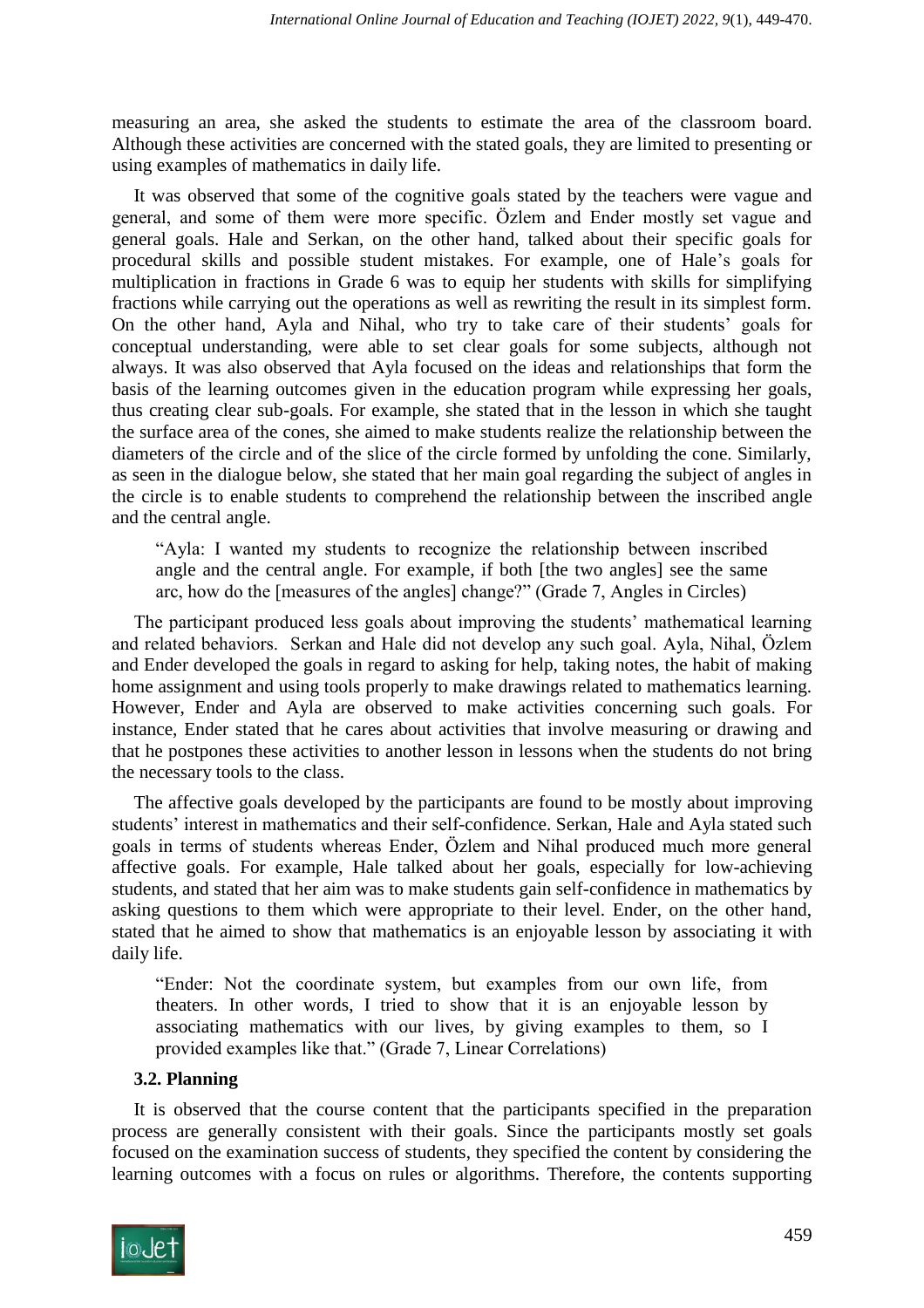conceptual understanding in the education program (relationships between concepts, reasons for rules, etc.) are generally ignored or not included enough in the course outlines. For example, Özlem focused on the correct use of the formulas rather than the process of developing understandings of the formula and planned the content of the course as the presentation of the formulas and their use in problems. Similarly, Hale introduced the algorithm in regard to the 6th grade learning outcomes related to multiplication and division with fractions, and then included exercises involving the use of the algorithm. However, her course did not include the content (such as, the use of models, daily life problems, etc.) that could help students in making sense of the algorithm. Similarly, Ender developed a course outline that emphasized the operational rules in solving proportions rather than the mathematical meaning of the direct and inverse proportion while determining the content.

"Ender: I gave an example of a car traveling at a constant speed of 60 kilometers [/hour] in direct proportion. We have charted and graphed this. I told the rules that we need to follow. For example, in direct proportion the divisions of the quantities are fixed. Since there is multiplication in inverse proportion [refers to the product of the quantities], we give these as an example and we focus on different questions." (Grade 7, Direct and Inverse Proportion)

The significant portion of the planning by the participants in regard to the content is about the *specification of the related prior topics.* For instance, Özlem stated that she specifically plans to include special triangles (3-4-5 and 5-12-13 triangles) in the course in which they study the surface area of prisms. Özlem stated that in this way she aimed to remind her students of the Pythagorean relation. Similarly, she said that she plans to remind the surface areas of the prisms when transitioning to the surface areas of the pyramids, and to remind them how the area of the circle is calculated when switching to the surface area of the cone: "We already worked on these topics together last year. I thought they might remember these topics."

The participants are observed to make plans to teach *mathematical connections* although it was not very common. They used mostly the content which includes some basic examples of the relation between mathematics and daily life. Although they made plans for such examples, these plans were not very detailed showing how they would teach them to the students. In addition, it was observed that the participants often used these examples to draw attention of the students rather than to facilitate students' understanding of concepts related to the subject. For example, Ender's statements below show that he used the story in his lesson to draw attention, but he did not plan how to teach or present the mathematical situations in the story in detail.

"Ender: Yes, there are events that we experience, and there are some things that we make up in our imagination, that is, we use them in order to attract their attention. For example, … there are these profit-loss problems from previous years. I am creating stories about them. …For example, when I was in Denizli, when I was in Tavas, the most common thing there was grapes in the town… We used to give the example of grapes. We want to sell grapes, …that merchant wants to buy it, they agree on the price." (Grade 7, Linear Correlations)

Unlike other participants, Ayla specified the content to improve the students' *reasoning skills*. For instance, Ayla asked her students to examine the relationship between the arc length and the circumference of the circle forming the base of the cone while finding the angle of the circle segment formed as a result of the unfolding the cone. In her statement below, she stated that she did not expect them to find the angle of the resulting circle segment

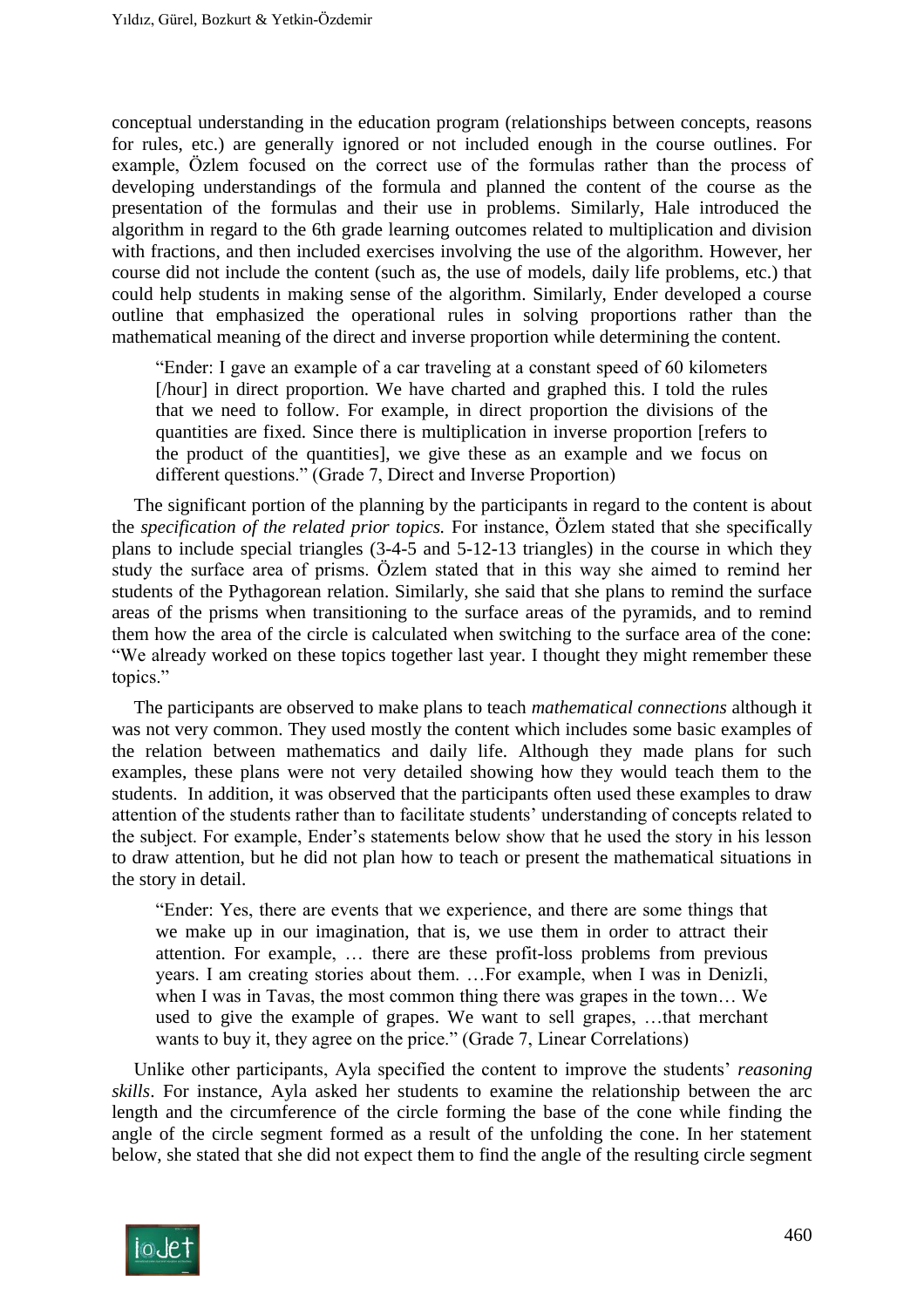in the unfolding of the cone, but she planned to make them think about these shapes through such questions.

"Ayla: I did not think that the students can find the solution. I did not think the students would use the circumference to find a ratio. It is valuable for me students' thinking about these ideas." (Grade 8, Surface Area of Cones)

Due to several reasons, the participants *limited the course content* during the planning process. For instance, Hale stated that she did not cover the activities to draw parallel line segments in the course which focused on the learning outcome of "Students draw line segments parallel to a segment on squared or dotted paper and interpret whether the drawn segments are parallel or not." She reported the reason for this exclusion as her previous teaching of these topics in the courses which focused on the learning outcome of "Students explain line, line segment, ray and show with symbols." Although these learning outcomes are related to each other, they contain distinct knowledge and skills that help students in understanding the concept of parallelism. Students can determine whether or not the line segments are parallel through the previous acquisition; but, if they focus on the other related topic, they may acquire a skill of drawing parallel linear segments. Therefore, not including this current learning outcome in the course outline, considering that it is similar to the previous learning outcome, may limit students' ability to draw parallel lines.

Nihal stated that since the topics related to the measurement estimation and drawing quadrilaterals were not covered in the examination items, she did not include these subjects in the course. On the other hand, it was observed that Serkan's aims of covering the educational program and the examination items are not consistent. As a result, he limited the course content. For example, he included the invert-and-multiply algorithm in the division of fractions, but did not include finding the common denominator algorithm due to the fact that he thought it is more time consuming and confusing.

"Serkan: I did not consider to teach this topic [refers to the common denominator algorithm]. Yes, there is a method of finding the common denominators, but for some examples, this method is very confusing and unproductive. So I did not deal with these topics." (Grade 6, Multiplication and Division in Fractions)

The participants reported that they did not cover some methods given in textbooks due to the fact that these might be difficult for students to understand. For instance, Nihal used the method of dividing a shape into squares or rectangles in the problems related to the calculating the areas of compound shapes. However, although it is included in the textbook, she did not include the method of completing a shape into a square or rectangle. She argued that this was more difficult than the other.

On the other hand, although at a limited level, it is observed that some teachers went beyond the learning outcomes of the relevant grade level and *expanded the course content*. For instance, while Nihal was dealing with the subject of angles in quadrilaterals, she also included the angles formed by parallel lines with an intersect, which is a subject that is not included in the 5th grade level mathematics courses. Hale, on the other hand, included the subject of the translation of a point belonging to the higher grade level, instead of the subject of the location of a point relative to a point, which is the subject of the 5th grade. Nihal and Hale stated that they practiced in this way to prepare students for upper-class subjects. It was observed that Ender also made minor expansions by including some concepts that he thought were related (point concept, ratio concept, right angle and straight angle, measuring with a protractor) although they were not included in the topics for the grade level.

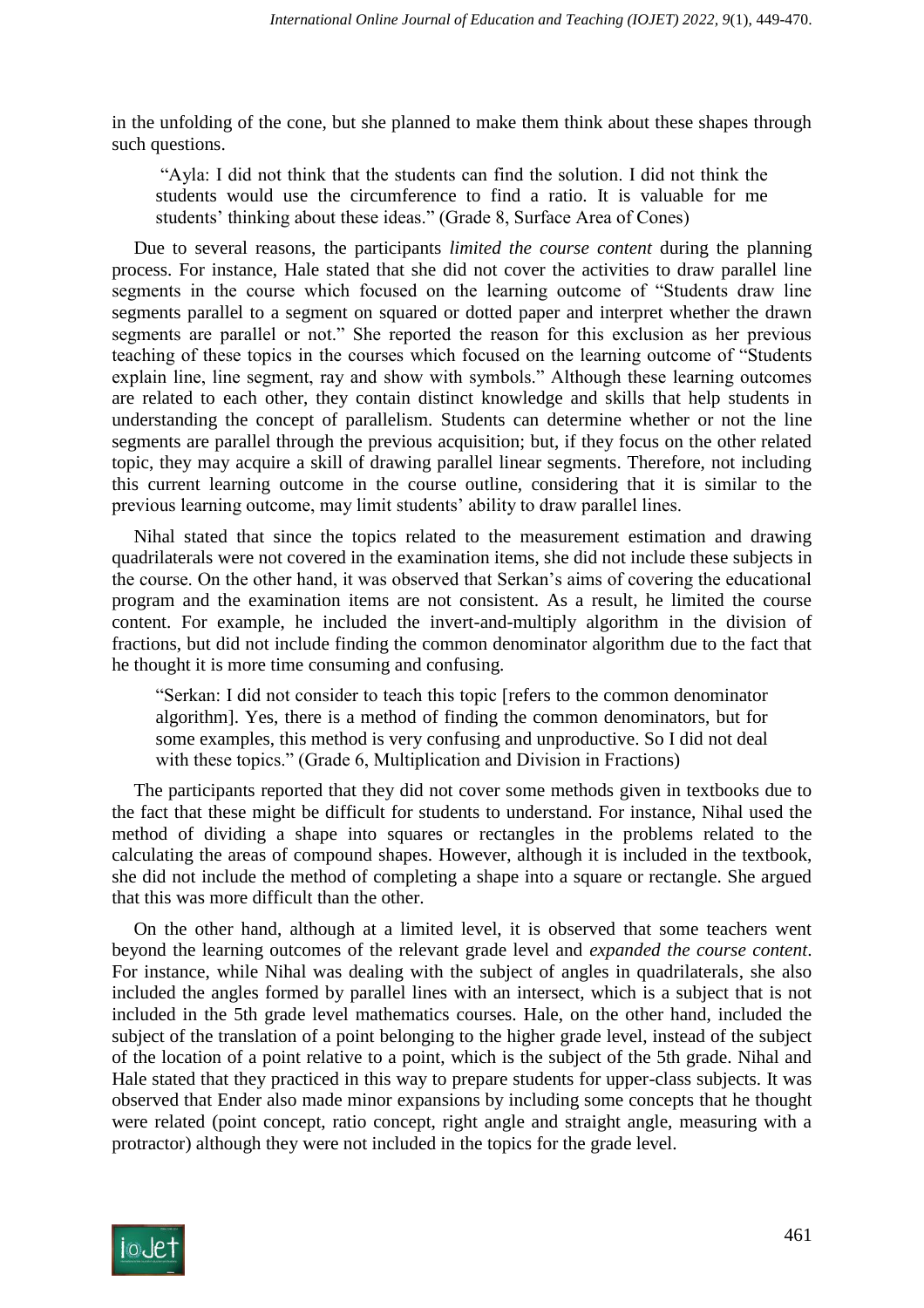"Ender: In textbooks there is no topic of points. When defining a line, we say that the set of points on a straight segment is called a line. Then what is a point? When it is not presented to the students, they cannot understand it completely. So I started with the concept of points. Because it is closely related to this topic." (Grade 5, Basic Geometric Concepts)

There were times that teachers gave more priority to cover the curriculum. In such cases, even if the teachers think that it is not important, they included that learning outcome. For example, Nihal stated that she included the subject of area estimation, which she thought that it was not important, because it was included in the curriculum. Similarly, Serkan stated that he included activities involving using models in multiplication and division with fractions because they are included in the curriculum and also, are asked in the exams. However, the teachers' insufficient knowledge and experience regarding the use of the subject/material limited the content of the course. For example, in the example given above, Serkan did not establish a relationship between the use of the model and the common denominator algorithm and considered them independently from each other. Similarly, Nihal briefly and superficially touched on the topics of area estimation.

Teachers' planning about the instructional practices basically consisted of determining the definitions, rules and explanations that they would present and identifying the sample questions and problems. Most of the teachers mentioned the importance of presenting important mathematical information and rules to the students in a simple and easy way. They stated that they tried to find the simplest definition or explanation by looking at the sources while preparing for the lesson. While choosing the teaching materials (e.g., exercises, problems, concrete materials) to be used in the courses, their suitability for the students' level and the criteria of being relevant for the examinations were given importance. For example, Serkan stated that since he prioritized the success-oriented purpose in the examinations, he analyzed the questions used in the general examinations and determined the questions that he would include in the course. None of the teachers stated that they considered their suitability with the important mathematical ideas, knowledge or skills aimed at the learning outcome when choosing the course materials. Ensuring diversity in the types of questions in the selection of exercises or problems has emerged as the main criterion. For example, Özlem stated in the following statement that she aimed to present the different types of questions and did not include activities that might hinder her goal.

"Author: I observe that you generally follow the coursebook, but you did not cover all sections. How do you make such decisions, before the courses or during the courses?

Özlem: I sometimes do not use activity sections in the book. Because I do not have so much time. In fact, two hours are not sufficient to present the formula and to implement the related activities. It also seems like if I present the activities in the book I will prevent them from seeing different types of questions." (Grade 8, Surface Area of Pyramids)

Teachers' plans for the course flow are very general and superficial such as "first explain and then define" or "solving the problem first by teacher, then by together with students" or "ordering questions from difficult to simple." It is observed that the participants did not make detailed plans during the preparation process for the courses about how they would switch between topics or concepts, how they would guide their students during the solution of the questions and what tips they could give to the students. For example, Hale reported that she planned to ask the questions she used in the lesson in which order according to the scope of the subject whereas she created the number values in the questions during the lesson.

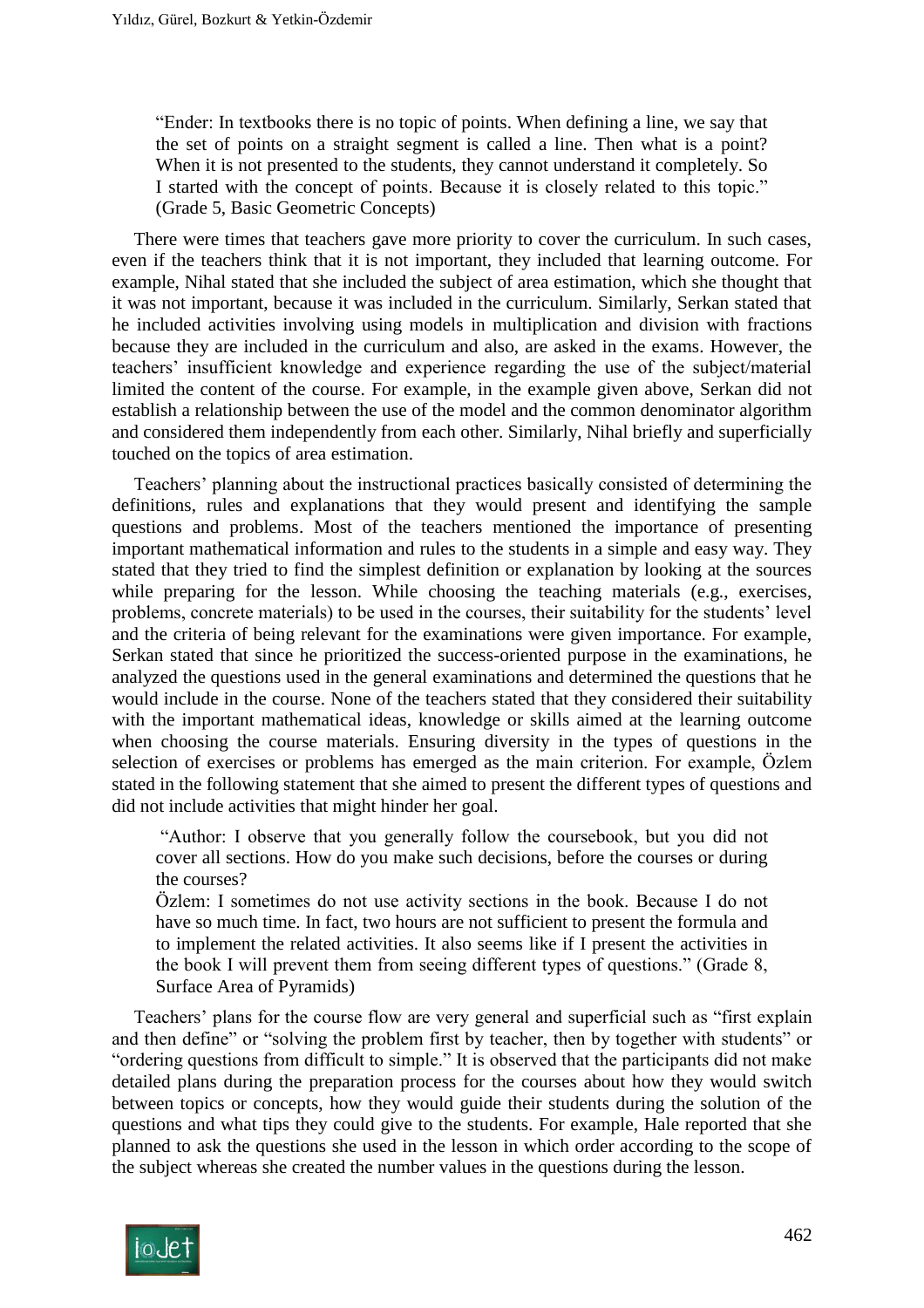"Author: Did you prepare the questions before the course?

Hale: ... For instance, here there is a simplification  $(6/4 \times 2/6)$ , but in others such as (1/3 x 2/8) (5/8 x 3/4) there is no simplification. Numbers are totally random, but the order of the problems was identified before the course." (Grade 6, Multiplication and Division by Fractions)

While planning the courses the participants considered the potential difficulties that students may come across. However, they did not make any plan about their responses to such situations. They later reported that in such cases they directly presented an explanation or the correct solution. It was more clearly observed in the planning by Hale. Before the courses, she determined the most common mistakes made by the students. However, she did not make any preparation for students to make sense of the concepts in order to eliminate these incorrect answers. She explained these mistakes to the students in the lesson and showed the correct one.

The teachers' predictions about the potential difficulties are also effective in planning the flow of their courses. For example, in the following statement, Serkan stated that he thought that students might make mistakes, and that he made changes while addressing the learning outcome in regard to the multiplication and division with fractions. In the educational program, first, the outcomes involving the product or division of a natural number and a fraction are included, and then the outcomes related to the product or division of two fractions were presented. This sequence presents an approach in which students can first associate multiplication and division in fractions with multiplication and division in natural numbers. However, Serkan first included the two-fraction multiplication/division algorithm in the course and discussed the outcome associated with the multiplication or division of a natural number and a fraction through this algorithm, using the idea that the denominator of natural numbers is 1. This change in the course flow by Serkan limited learning by associating multiplication and division operations in fractions with multiplication and division operations in natural numbers. As can be seen in the following statement, this change to regulate the flow aims to follow the algorithm without error rather than to make sense of the process.

"Author: When you are dealing with multiplication with fractions, you generally focus on first the multiplication among fractions and then the multiplication with numbers and fractions. Was there any particular reason for this choice?

Serkan: There is, because when multiplying the number by the fraction, the students forget the 1 in the denominator. No matter how much you give it. Go ask today, half will multiply that number with both the numerator and the denominator. That is our only goal, but they are still going to mess it up unfortunately." (Grade 6, Multiplication and Division in Fractions)

The teachers stated that they mostly pay attention to comply with the annual lesson plan in terms of time planning. However, none of the teachers made a detailed time planning for the different stages of the lesson. Ayla and Serkan stated that students spend more time on subjects that they had difficulty in understanding. In addition, Serkan stated that in order to avoid wasting time, he put several students on the board at once and had them solve questions.

It is also found that the teachers do not develop clear criteria for success when planning their courses. The criteria they implicitly specified are covering the curriculum and student achievement-mostly process-oriented. For example, Özlem stated that her lesson was successful when her students could apply the surface area formulas of geometric objects

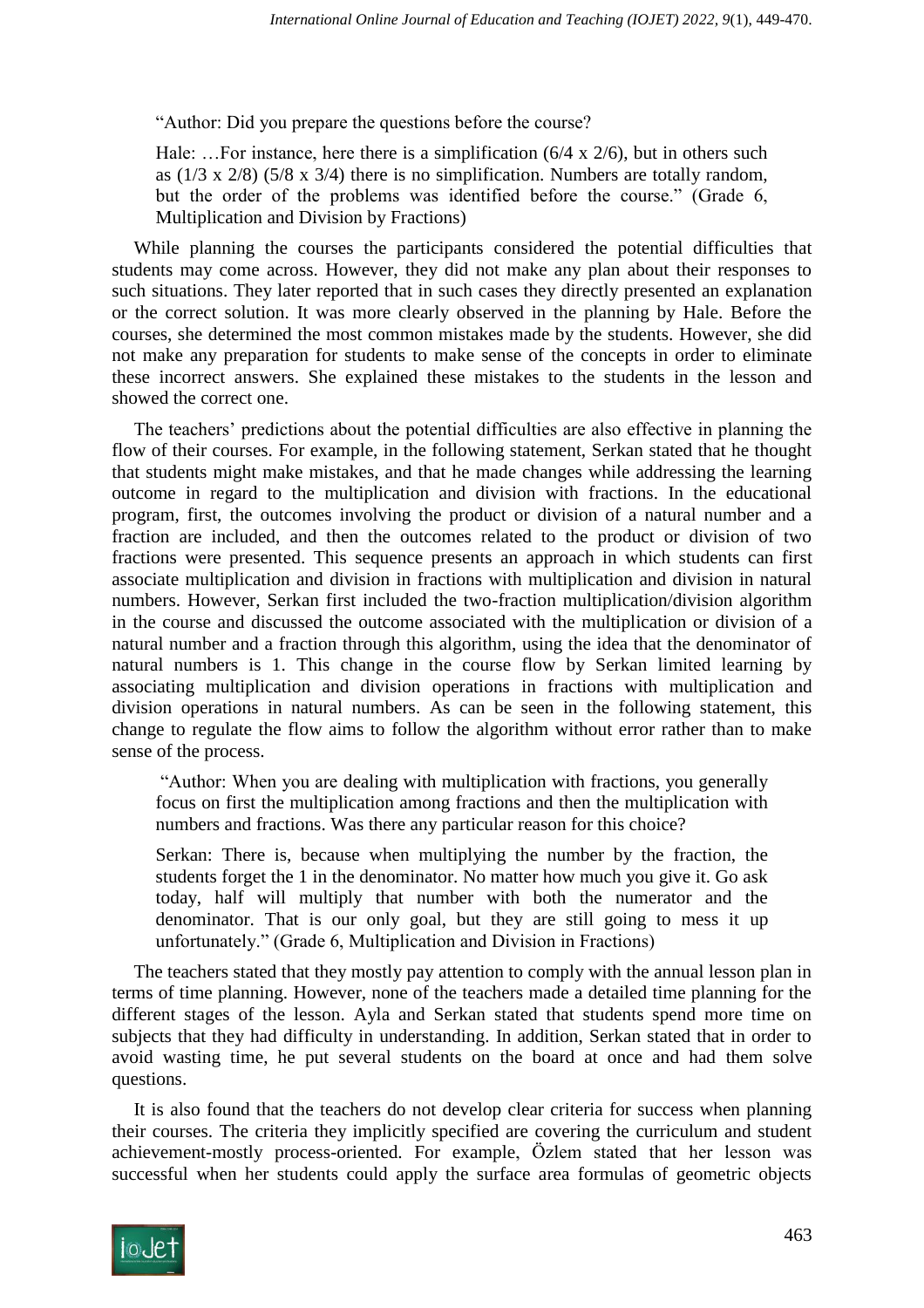without errors. Similarly, Hale stated that she thinks her lesson was successful when her students were able to simplify fractions correctly.

#### **4. Discussion and Conclusion**

One of the important findings of the study is that the preparation activities for the courses did not go beyond determining the content and delivering of the course in general terms. In the course preparation process, the teachers often did not set clear goals and did not implement detailed plans. The related studies also reported that teachers exhibit inadequate preparatory activities. It is reported that they did not start their preparation with the goal setting (Bozkurt, 2015; Davidson, 2016; [Hall & Smith, 2006;](#page-19-1) Roche et. al., 2014; Sulliven et. al., 2013), did not conduct a detailed goal setting activity [\(Hall & Smith, 2006;](#page-19-1) [McCutcheon,](#page-19-2)  [1980;](#page-19-2) [Peterson & Clark, 1978;](#page-20-0) Yinger, 1980; [Westerman, 1991\)](#page-21-0) and focused on the content specification during the preparation process (Bozkurt, 2015; [Peterson & Clark, 1978;](#page-20-0) Roche et. al., 2014; Yinger, 1980).

The goals developed by the teachers who participated in the study did not mostly go beyond the verbal expression of the learning outcomes to be covered in the courses. They did not set specific goals for gaining important mathematical ideas underlying these learning outcomes. It is observed that the teachers, who mostly deal with the learning outcomes in terms of rules and algorithms, can develop more specific goals in this respect. Two teachers with the least experience of teaching (Nihal and Ayla) emphasized the objectives of conceptual understanding emphasized in the educational program. Similarly, two teachers (Nihal and Ender) limitedly mentioned their goals for developing mathematical connections, which is one of the basic skills in the educational program. Ayla who mentioned the development of reasoning skills as one of her goals. The teachers also gave more limited place to behavior-based goals related to mathematics lessons, such as asking for help, taking notes, acquiring the habit of doing homework, and using tools properly to make drawings related to mathematics learning. In the related studies, it is reported that teachers' goal setting focused on improving students' behavioral qualities is at a very limited level (Morine, 1975; Yinger, 1980; [Zahorik, 1975\)](#page-21-1).

The teachers took into account the possible difficulties and misunderstandings of the students while determining their goals. In particular, the teachers who are more senior than others used this information when setting their goals. However, due to several reasons such as the lack of information about the causes and solutions of such problematics cases or their ineffective use of methods, they could not put forward clear instructional goals to prevent them. It is also observed that the teachers cannot set clear goals to change or improve their teaching behaviors in order to produce solutions for the teaching problems they encounter (student difficulties, challenging concepts etc.). The fact that they do not have detailed information about their strengths and weaknesses as a mathematics teacher has emerged as an effective factor in their inability to set such goals. In this respect, it is seen that the teachingoriented goals of Ayla, who monitors her teaching performance the most, are more specific than the goals of other teachers.

If lesson plans are prepared correctly and appropriately, these can be necessary guides especially for teachers who are in the first years of the teaching profession. The teachers who participated in this study mostly made plans in line with their goals. However, they did not make a detailed and written plan for each lesson, and used the textbooks for other parts. It is observed that most of the time they prepared for the courses by making a plan in their minds. While planning the content of the course, they mostly did not go beyond the educational program. Although they stated that they thought it was not important, they included some learning outcomes to their lesson due to the fact that these outcomes are covered in the

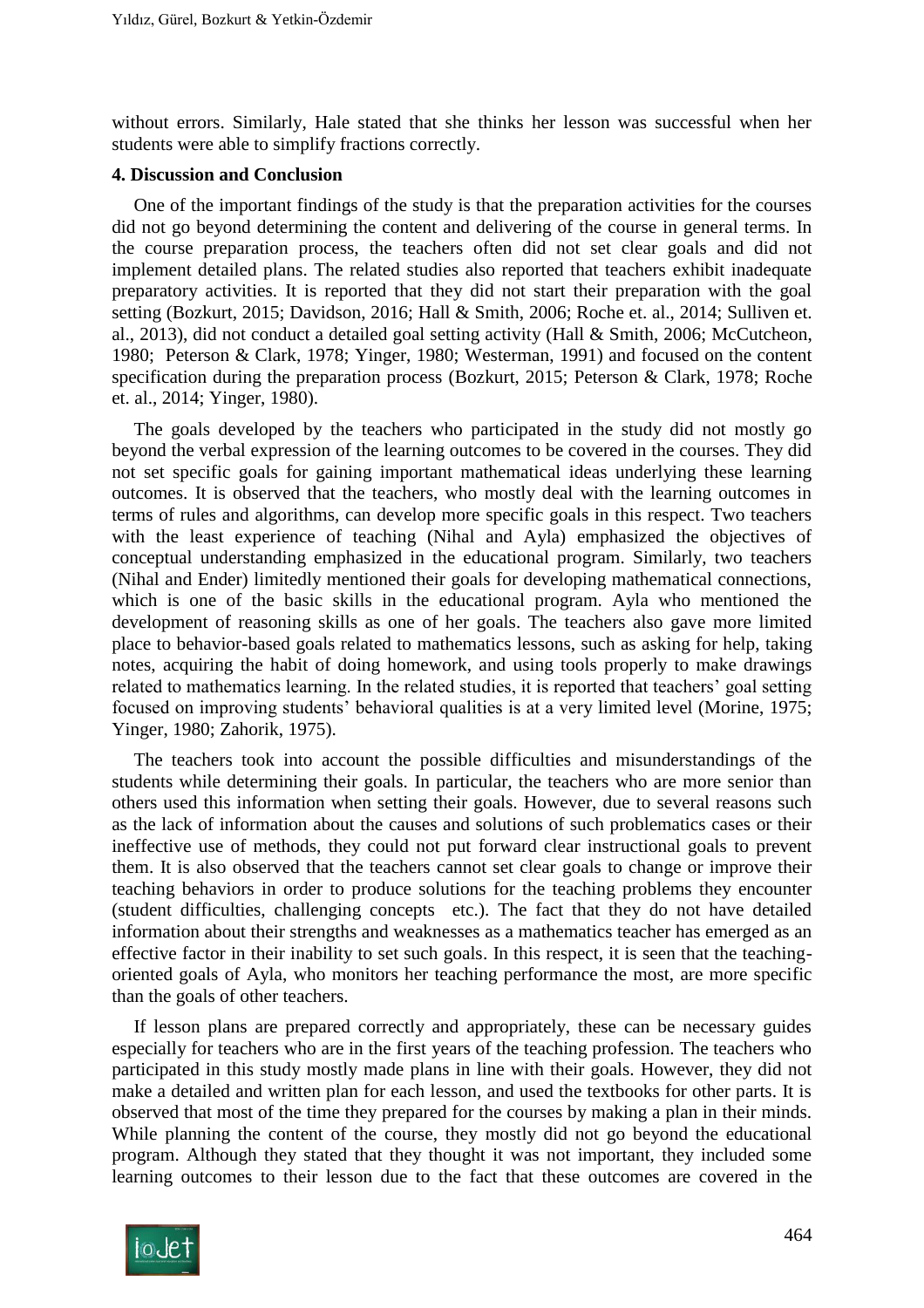educational program. They rarely limit or expand the learning outcomes for the relevant grade level. Due to the lack of knowledge in the educational program, the low expectations for their students or preparing the students for the next grade level, they have made a minor expansion or reduction in the learning outcomes. The preparations for the course did not go beyond determining the teaching materials (description, explanation, example, problem, etc.) to be used in the course and their order.

In related studies, it is reported that teachers generally do not allocate a special time for planning studies, do not make written-planning and most of their planning is done mentally (Grundén, 2020; Koni & Krull, 2018; McCutcheon, 1980; Morine, 1975; Peterson et. al., 1978; Yinger, 1979). It is also argued that the written lesson plans of the teachers are mostly formed by listing the subjects, concepts and skills to be presented in the courses, and these written plans are quite weak in terms of including the detailed topics such as alternative activities, examples and possible questions (McCutcheon, 1980; Morine, 1975; Roche vd., 2014; Sullivan vd., 2013; Yinger, 1980). The studies indicate that novice teachers are more diligent in preparing written lesson plans than senior teachers, and that they can produce more detailed lesson plans in terms of time planning and solving questions and problems. (Borko & Livingston, 1989; Hall & Smith, 2006; Koni & Krull, 2018). However, the planning behaviors of the teachers participating in this study are not similar to those of the novice teacher planning behaviors described in the literature. Possible reasons for this finding may be related to the fact that the approach of the education program is not sufficiently understood and adopted. It is also possible that the teachers do not believe in the necessity of preparing a lesson plan, and that they do not have the necessary knowledge and skills to prepare a detailed lesson plan. The participants see mathematics teaching as limited to the presentation of mathematical information and solving sample questions. Therefore, the process of planning the lessons did not go beyond the determination of mathematical definitions, rules or algorithms related to the subject to be covered and the selection of problems. For this purpose, the use of textbooks or reference books was considered sufficient. In short, the teachers did not feel the need to prepare a detailed lesson plan.

The teachers frequently used their knowledge about students during the planning process. However, they did not plan their reactions (give feedback, hints, etc.) to the possible difficulties in detail that students might encounter. The method used for such situations is mostly direct explanation and showing the correct solution. It is observed that the teachers do not make detailed decisions about how to switch between topics or concepts, how to guide their students during the solution of the questions in the lesson, what kind of clues they can give the students, and how much time they would devote to which activity. Similar findings are also reported in the previous studies (Borko & Livingston, 1989; Housner & Griffey, 1985; Koni & Krull, 2018; Miles & Knipe, 2018; Okigbo & Okeke, 2011). One of the reasons for this is that novice teachers cannot approach their teaching tasks from the students' point of view and cannot foresee the possible paths that students can follow in the learning process [\(Westerman, 1991\)](#page-21-0). Another reason why teachers give a uniform response to possible student difficulties and do not include different methods and techniques in their planning for this purpose may be their limited knowledge [\(Livingston & Borko, 1989\)](#page-20-1).

As a result, the goals that the teachers set during the preparation process for mathematics courses are mostly about "what to teach to the students" rather than "how to teach". The objectives about how their students learn mathematics or how they teach mathematics themselves are quite general and limited. The teachers only considered the compatibility of the goals they set with the educational program in terms of content. They could not develop clear goals about conceptual learning, mathematical communication or mathematical justification compatible with the approach given in the education program. Therefore, they

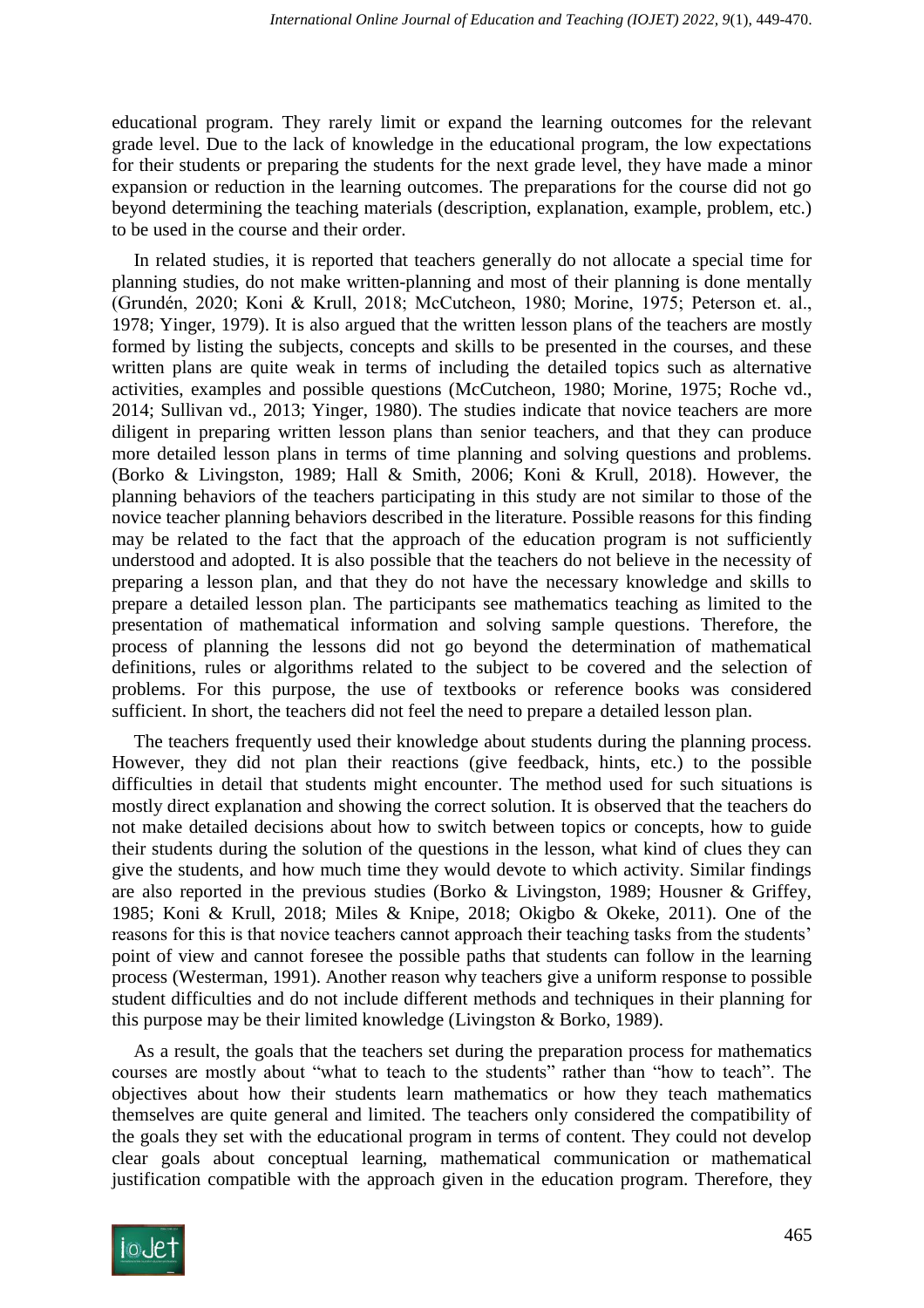could not make detailed and strategic plans compatible with the objectives of the education program. However, this does not mean that the teachers do not set goals or make plans. Teachers have clear goals for the implementation of rules and algorithms, and they make relatively detailed plans in line with these goals. However, these goals, which were prioritized by the teachers, led to decisions and implementations that are not fully consistent with the education program such as supporting conceptual understanding, reasoning and developing mathematical connections in the planning process.

#### **5. Recommendations**

Competencies such as conceptual learning, procedural fluency, problem solving, explaining mathematical thoughts, reasoning and making connections are among the general objectives of the Mathematics Curriculum (MEB, 2005, 2013, 2018), which was put into practice in 2005 within the scope of education reform in our country and updated in 2013 and 2018. The fact that the participants did not understand or adopt these general objectives sufficiently may be an important factor in their failure to set goals compatible with the education program. The adoption and implementation of educational reforms by teachers is a process in which many variables (teacher's belief and knowledge, structure of the evaluation system) play a role, requiring time, space and cooperation of stakeholders (academic, school management, family, student, etc.) [\(Schifter & Fosnot, 1993\)](#page-21-2). In our country, pre-service teachers take lessons about past and current Mathematics education programs (MONE, 2005, 2013, 2018) during their undergraduate education. However, understanding and adopting an education program require the in-depth thinking about the reasons for the approaches underlying that education program and discussing and evaluating them using the knowledge and beliefs in this direction [\(Borko et. al., 1992;](#page-19-3) [Schifter & Fosnot, 1993\)](#page-21-2). Therefore, through in-service and pre-service education activities such understandings should be encouraged. Particularly, novice teachers need some activities (workshops, seminars, cooperative professional development programs) where they can evaluate the compatibility of their teaching goals with the learning and teaching approach of the educational programs.

Another reason why the participants could not set clear and realistic goals in line with the education program is that they are not competent in setting goals. Even if teachers set goals that are compatible with the education program, such as enabling students to associate mathematics with daily life, their goal statements are often general and vague. The fact that they could not set clear goals caused them to not be able to develop evaluation criteria (indicators) for these goals. The fact that the skills of teachers to create clear teaching goals and evaluation criteria for success are not at the desired levels may be related to the fact that they did not have such experiences during their undergraduate education. In the courses included in teacher education programs, pre-service teachers should make practices in regard to the goal setting and the development of evaluation criteria. For example, they need to work on what skills (for example, choosing a cheaper product) involve associating a certain mathematical concept (for example, proportion) with daily life, and they should be able to put forward appropriate evaluation criteria (for example, comparing products by calculating unit prices). Goal setting and the development of evaluation criteria (learning practices) focusing on the field (such as mathematics education) can enable pre-service teachers to gain experience. There is a need for practices (such as workshops, seminars, cooperative professional development programs) where new teachers can also gain such experiences. For example, workshops can be organized that include practices such as setting goals and creating evaluation criteria for the basic skills emphasized in the curriculum. In this way,

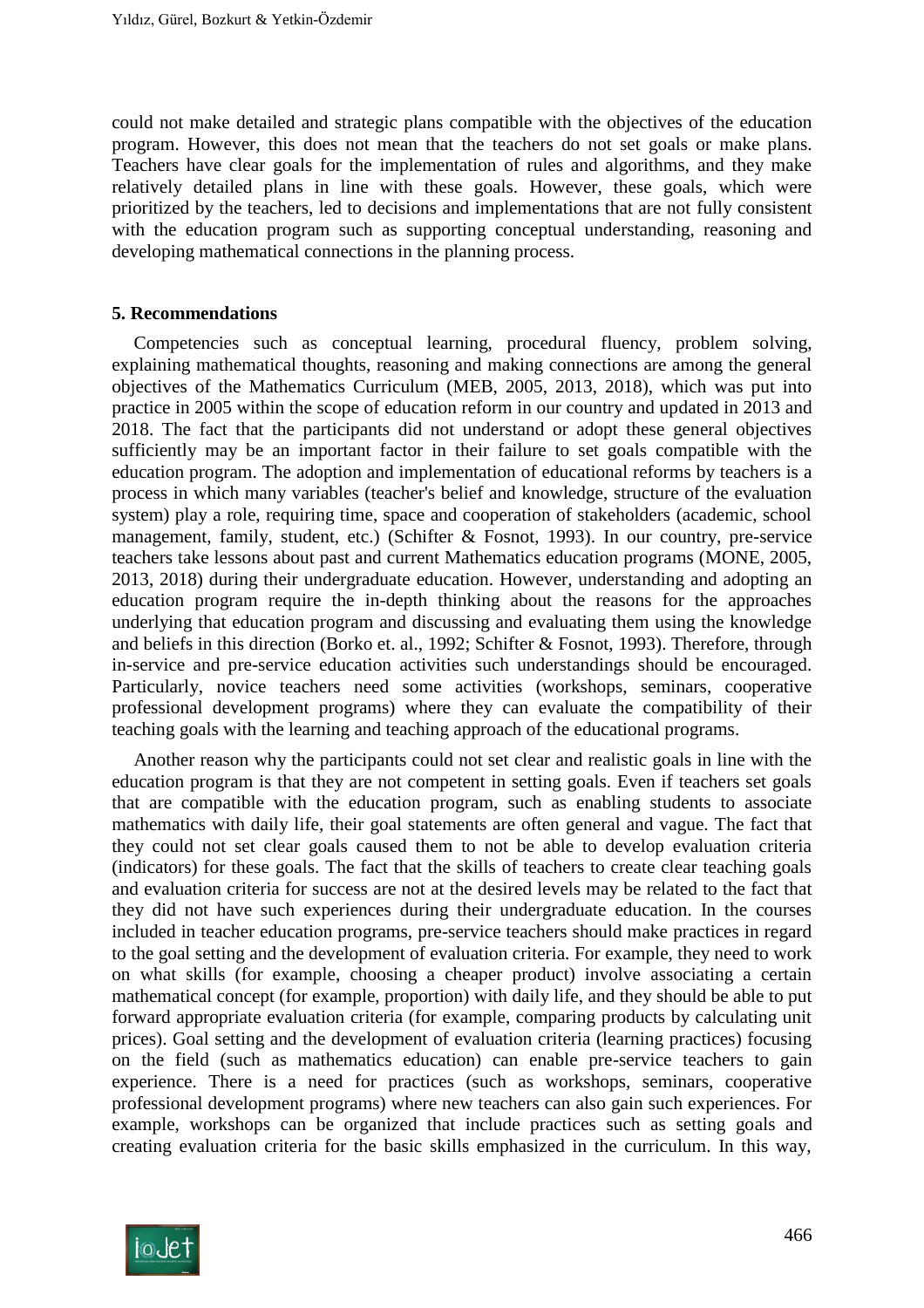teachers who are in the first years of the teaching profession can offer an opportunity to develop their professional identity based on their own experiences.

In order for teachers to gain a habit of preparing lesson plans and using these plans, they must first understand its necessity. When teachers realize that they need to design activities that will reveal students' prior knowledge in the mathematics teaching process, and that they need to create opportunities that will enable students to think about the concept and make connections with their prior knowledge, they can better understand the importance of preparing a lesson plan. For this purpose, there is a need for practice-oriented, collaborative professional development studies in which teachers jointly prepare course outlines and observe and evaluate the effectiveness of these plans. For example, the Lesson Study is an effective approach that can help teachers organize their lesson preparation activities [\(Fernandez & Yoshida, 2004;](#page-19-4) Lewis & Tsuchida, 1997; [Richardson, 2004\)](#page-20-2). In this model, a group of teachers works together to set a common teaching goal and plan series of lessons to achieve this goal. Then, they perform observation and evaluation activities in real classroom environments. In this way, teachers can better understand the complex structure of the teaching process and have an opportunity to think in detail about the decisions they make regarding teaching activities. In this study, all of the participants took time to remind the preliminary information about the learning outcome to be covered at the beginning of the lesson or the relationship of the subject with daily life. However, in this process, the teachers themselves rather than the students were active and they did not create learning environments that would support the construction of the new concept/subject on this prior knowledge by focusing on the existing knowledge of the students. If teachers had the opportunity to think about the purpose of these reminder activities, they might be able to structure these activities more effectively. Practices related to lesson study research can offer teachers the opportunity to reflect and discuss each activity that makes up the course (such as introduction to the course, structured activity, practice, reaching generalization), and offer opportunities to improve their planning skills, especially for teachers who are in the first years of the profession [\(Fernandez & Yoshida, 2004;](#page-19-4) [Stepanek, Appel, Leong, Mangan & Mitchell,](#page-21-3)  [2007\)](#page-21-3).

**Endnote:** This study has emerged as a product of the project numbered 113K316 "Selfregulation Processes Related to Teaching Activities of Beginning Middle Mathematics Teachers" supported by TUBITAK.

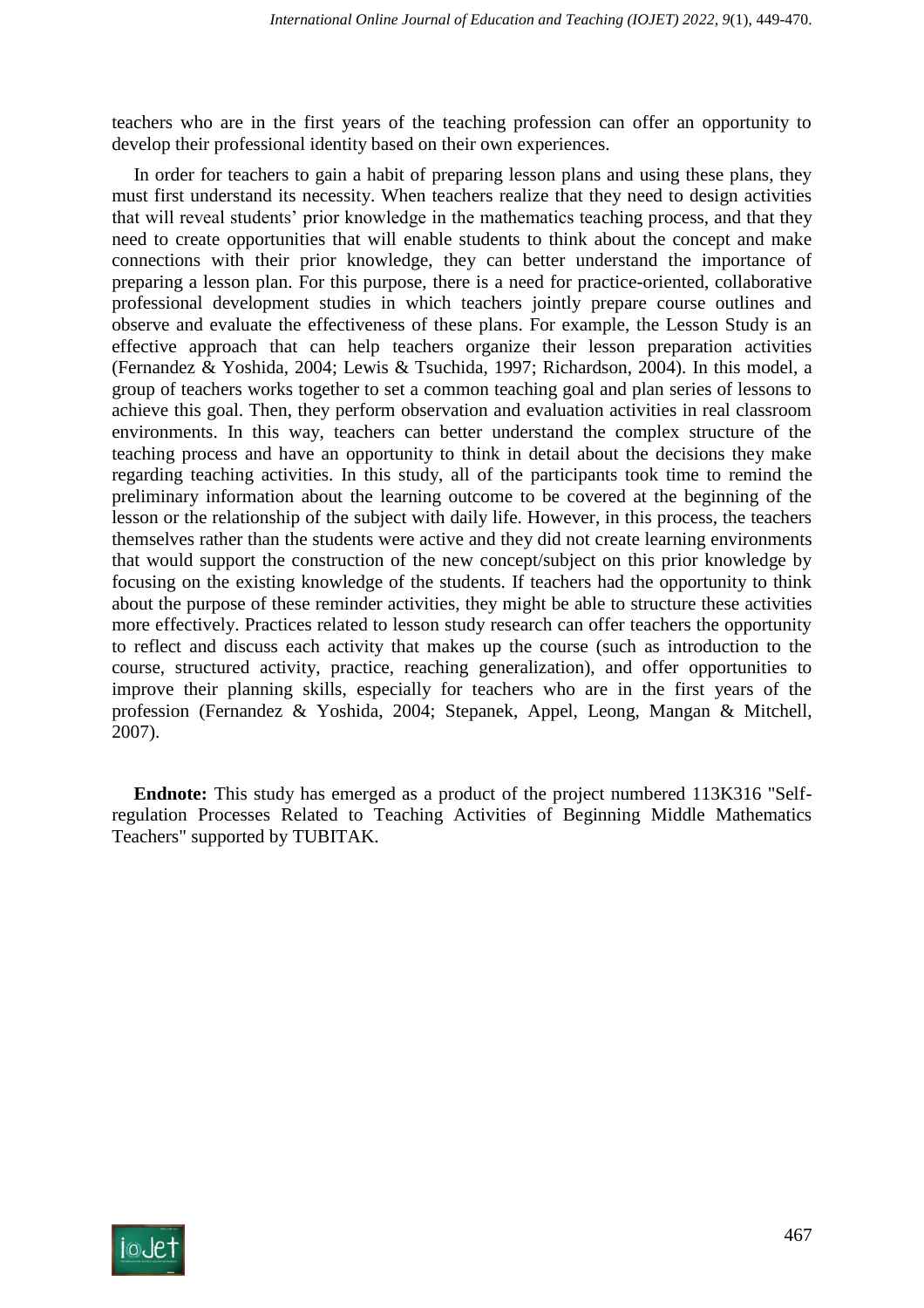#### **References**

- Borko, H., Eisenhart, M., Brown, C. A., Underhill, R. G., Jones, D., & Agard, P. C. (1992). "Learning to teach hard mathematics: Do novice teachers and their instructors give up too easily?", *Journal for Research in Mathematics Education, 23*(3), 194-222.
- Borko, H., & Livingston, C. (1989). Cognition and improvisation: Differences in mathematics instruction by expert and novice teachers. *American Educational Research Journal, 26*(4), 473-498.
- <span id="page-19-0"></span>Bozkurt, E. (2015). *Ders araştırması modeli bağlamında ortaokul matematik öğretmenlerinin öğretim faaliyetlerine yönelik grup temelli öz-düzenlemelerinin incelenmesi [Investigation of middle-school mathematics teachers' group-based self-regulation of instructional activities in the context of the lesson study model]* [Unpublished doctoral thesis, The University of Hacettepe]. Ankara, Turkey.
- <span id="page-19-3"></span>Brown, D. S. (1993). Descriptions of two novice secondary teachers' planning, *Curriculum Inquiry, 23*(1), 63-84.
- Clark, C. (1978). "Teacher planning study, described", *Communication Quarterly, 1*(1), 4.
- Creswell, J. W. (2007). *Qualitative inquiry and research design: Choosing among five approaches* (2nd ed.). Sage.
- Çapa-Aydın, Y., Sungur, S., & Uzuntiryaki, E. (2009). Teacher self-regulation: Examining a multidimensional construct. *Educational Psychology, 29*(3), 345-356.
- Çapa-Aydın, Y., & Uzuntiryaki-Kondakçı, E. (2014). Öğretmen özdüzenlemesi [Teacher self-regulation]. In G. Sakız (Ed.), *Öz-düzenleme: Öğrenmeden öğretime öz-düzenleme davranışlarının gelişimi, stratejiler ve öneriler [Self-regulation: The development, strategies, and recommendations of self-regulating behaviors in learning and teaching]* (pp. 218-230). Nobel.
- Davidson, A. (2016). The Priorities and Challenges of Primary Teachers' Knowledge in Their Mathematics Planning. *Mathematics Education Research Group of Australasia*.
- Fantilli, R. D., & McDougall, D. E. (2009). A study of novice teachers: Challenges and supports in the first years. *Teaching and Teacher Education*, *25*(6), 814-825.
- <span id="page-19-4"></span>Fernandez, C., & Yoshida, M. (2004). *Lesson Study: A Japanese approach to improving mathematics teaching and learning*. New Jersey: Lawrence Erlbaum Associates.
- Grundén, H. (2020). Planning in mathematics teaching–a varied, emotional process influenced by others. *LUMAT: International Journal on Math, Science and Technology Education*, *8*(1), 67-88.
- <span id="page-19-1"></span>Hall, T. J., & Smith, M. A. 2006. Teacher planning, instruction and reflection: What we know about teacher cognitive processes. *Quest, 58*(4), 424-442.
- Housner, L. D., & Griffey, D. C. (1985). Teacher cognition: Differences in planning and interactive decision making between experienced and inexperienced teachers, *Research Quarterly for Exercise and Sport, 56*(1), 45-53.
- Hebert, E., & Worthy, T. (2001). Does the first year of teaching have to be a bad one? A case study of success. *Teaching and Teacher Education, 17*(8), 897-911.
- <span id="page-19-2"></span>McCutcheon, G. (1980). How do elementary school teachers plan? The nature of planning and influences on it. *The Elementary School Journal, 81*(1), 4-23.

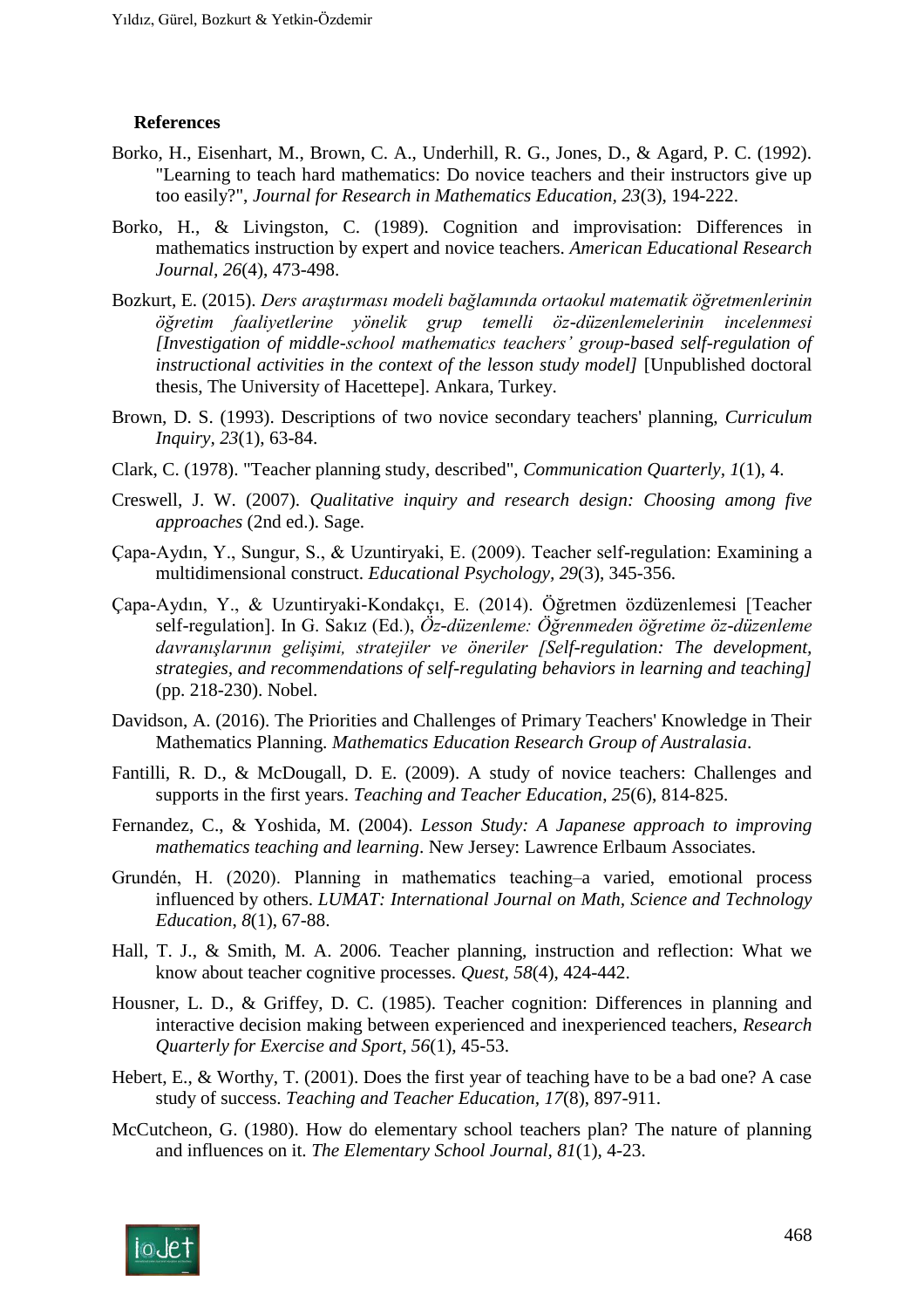- Koni, I., & Krull, E. (2018). Differences in novice and experienced teachers' perceptions of planning activities in terms of primary instructional tasks. *Teacher Development*, *22*(4), 464-480.
- Lewis, C., & Tsuchida, I. (1997). Planned educational change in Japan: The case of elementary science instruction. *Journal of Educational Policy, 12*(5), 313-331.
- <span id="page-20-1"></span>Livingston, C., & Borko, H. (1989). Expert-novice differences in teaching: A cognitive analysis and implications for teacher education, *Journal of Teacher Education, 40*(4), 36-42.
- Miles, R., & Knipe, S. (2018). 'I sorta felt like I was out in the middle of the ocean': Novice teachers' transition to the classroom. *Australian Journal of Teacher Education*, *43*(6), 105-121.
- Milli Eğitim Bakanlığı (MEB) (2005). *İlköğretim okulu matematik dersi (6-8. sınıflar) öğretim programı*. Ankara: Talim Terbiye Kurulu Başkanlığı.
- Milli Eğitim Bakanlığı (MEB) (2013). *Ortaokul (5, 6, 7 ve 8. sınıflar) matematik dersi öğretim programı.* Ankara: Talim Terbiye Kurulu Başkanlığı.
- Morine, G. (1975). *A study of teacher planning (BTES Technical Report 75-11-6)*. San Francisco, California: Far West Laboratory.
- Mutton, T., Hagger, H., & Burn, K. (2011). Learning to plan, planning to learn: the developing expertise of beginning teachers. *Teachers and Teaching*, *17*(4), 399-416.
- National Research Council (2001). Adding it up: Helping children learn mathematics. J. Kilpatrick, J. Swafford, and B. Findell (Eds.). *Mathematics Learning Study Committee, Center for Education, Division of Behavioral and Social Sciences and Education.* Washington, DC: National Academy Press.
- Okigbo, E. C., & Okeke, S. O. (2011). Perceived difficulty in integrating educational objectives within the mathematics classroom: a comparison of beginner and experienced teachers. *Educational Research and Reviews*, *6*(3), 292-298.
- <span id="page-20-0"></span>Peterson, P. L., & Clark, C. M. 1978. Teachers' reports of their cognitive processes during teaching. *American Educational Research Journal, 15,* 555-565.
- Peterson, P. L., Marx, R. W., & Clark, C. M. (1978). Teacher planning, teacher behavior, and student achievement. *American Educational Research Journal, 15*(3), 417-432.
- <span id="page-20-2"></span>Richardson, J. (2004). "Lesson Study: Teachers learn how to improve instruction", Tools for Schools*,* 7(4), 1-6.
- Richter, D., Kunter, M., Lüdtke, O., Klusmann, U., Anders, Y., & Baumert, J. (2013). How different mentoring approaches affect beginning teachers' development in the first years of practice. *Teaching and Teacher Education*, *36*, 166-177.
- Roche, A., Clarke, D. M., Clarke, D. J., & Sullivan, P. (2014). Primary teachers' written unit plans in mathematics and their perceptions of essential elements of these. *Mathematics Education Research Journal, 26*(4), 853-870.
- Ross, J. A., & Bruce, C. D. (2007). Teacher self-assessment: A mechanism for facilitating professional growth. *Teaching and Teacher Education, 23*(2), 146-159.
- Sardo, D. 1982. *Teacher planning styles in the middle school.* Paper presented at the Eastern Educational Research Association, Ellenville, NY.